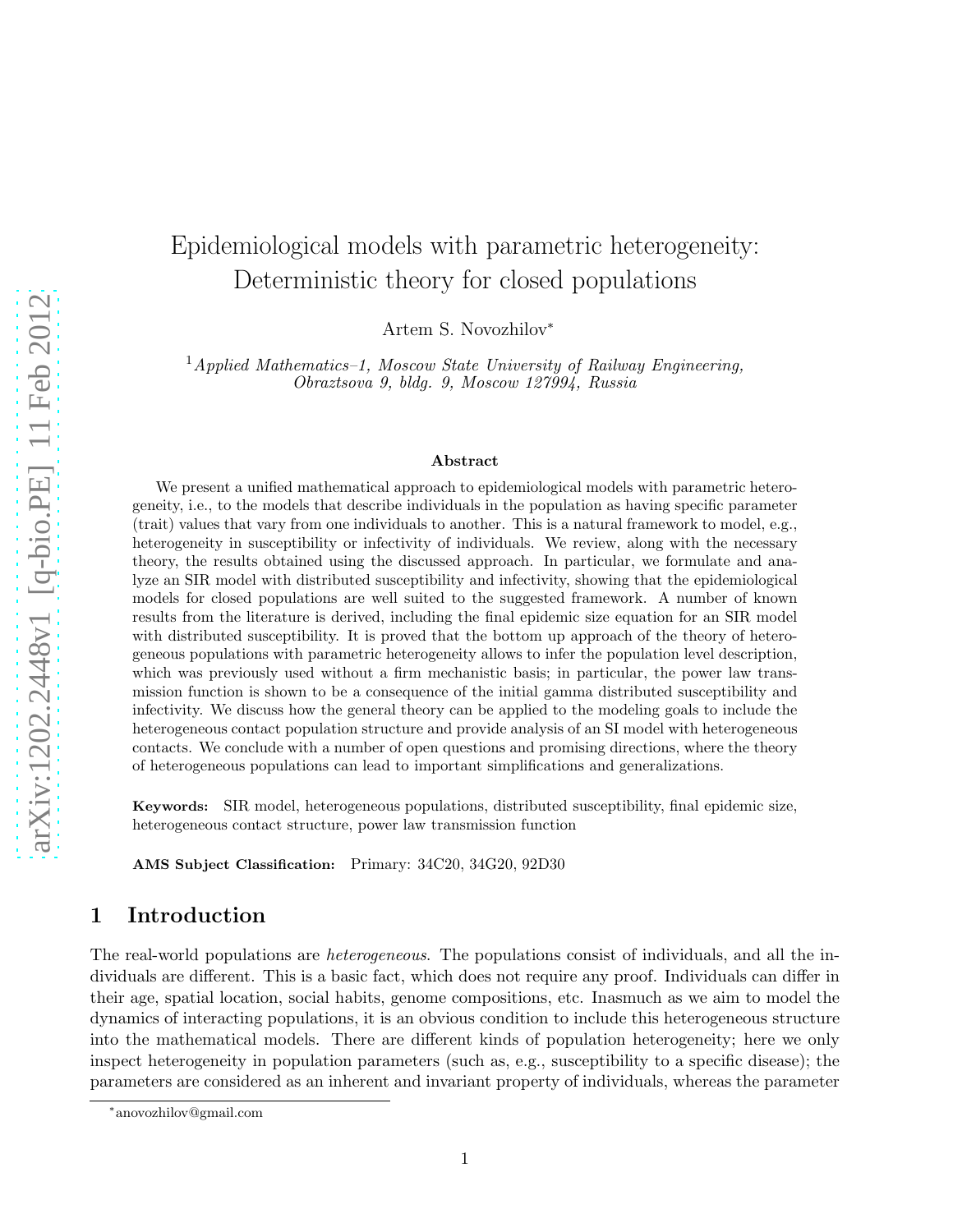values can vary between individuals. We call such heterogeneity parametric heterogeneity ([\[23\]](#page-23-0)). Taking into account the parametric heterogeneity yields important changes for the population dynamics. Most importantly, it means that both *evolutionary* and *ecological* aspects of the dynamics have to be accounted for. In other words, we must follow not only the total population numbers (ecological aspects) but also the changes of the population structure (evolutionary aspects), which are described by the transformation of the parameter distribution in the population with time.

The simplest way to include the parametric heterogeneity into mathematical models is to divide populations into subgroups, such that each subgroup has its own specific parameter value. By increasing the number of groups we can assume that there is a continuous distribution of the parameter in the population.

To illustrate the mathematical approach to the parametric heterogeneity and present the notations used throughout the text, we start with the simplest possible mathematical model: the Malthus equation

<span id="page-1-0"></span>
$$
\dot{N} = mN,\tag{1.1}
$$

where  $N = N(t)$  is the total population size at time t. Equation [\(1.1\)](#page-1-0) has the solution  $N(t) = N(0)e^{mt}$ for the given initial condition  $N(0)$ .

Equation  $(1.1)$  has parameter m, which is the per capita growth rate (and is often called the Malthusian parameter). Model [\(1.1\)](#page-1-0) can be used to describe, e.g., the growth of a bacterial colony. Employing equation [\(1.1\)](#page-1-0) as a mathematical model to describe the changes of the population size notwithstanding, it is customary assumed that this parameter  $m$  is the same for any individual in the population. This can be hardly true for any realistic population. The simplest way to describe the population which has different values of  $m$  is to suppose that the total population consists of  $k$ subpopulations, each of which has its own parameter value; i.e., we replace [\(1.1\)](#page-1-0) with the following system of equations:

<span id="page-1-1"></span>
$$
\dot{N}_i = m_i N_i, \quad i = 1, \dots, k,
$$
\n
$$
(1.2)
$$

where now the total population size is  $N(t) = \sum_i N_i(t)$ . There are k initial conditions for [\(1.2\)](#page-1-1):  $N_i(0), i = 1, \ldots, k$ . Is it possible to describe the behavior of the total population size, whose evolution is governed by [\(1.2\)](#page-1-1), using only one equation? Summing all the equations in [\(1.2\)](#page-1-1), we obtain

<span id="page-1-2"></span>
$$
\dot{N} = \sum_{i} m_{i} N_{i} = N \sum_{i} m_{i} \frac{N_{i}}{N} = \mathsf{E}_{t}[m]N = \bar{m}(t)N,
$$
\n(1.3)

where a natural notation used for the mean parameter value in the population at the time moment  $t$ :

$$
\bar{m}(t) = \mathsf{E}_t[m] = \sum_i m_i p_i(t), \quad p_i(t) = \frac{N_i(t)}{N(t)}, \quad \sum_i p_i(t) = 1.
$$

Equation  $(1.3)$  is very similar to  $(1.1)$ , the difference is that it depends on the current parameter distribution in the population. If it is possible to find  $E_t[m]$ , then the general solution to [\(1.3\)](#page-1-2) is simply

<span id="page-1-3"></span>
$$
N(t) = N(0) \exp\left\{ \int_0^t \mathsf{E}_{\tau}[m] d\tau \right\} \tag{1.4}
$$

for the initial population size  $N(0)$ .

An important disadvantage of the subgroup approach is that the heterogeneity within each group is not taken into account if a fixed number of groups is considered. As it was discussed, in case  $k \to \infty$ ,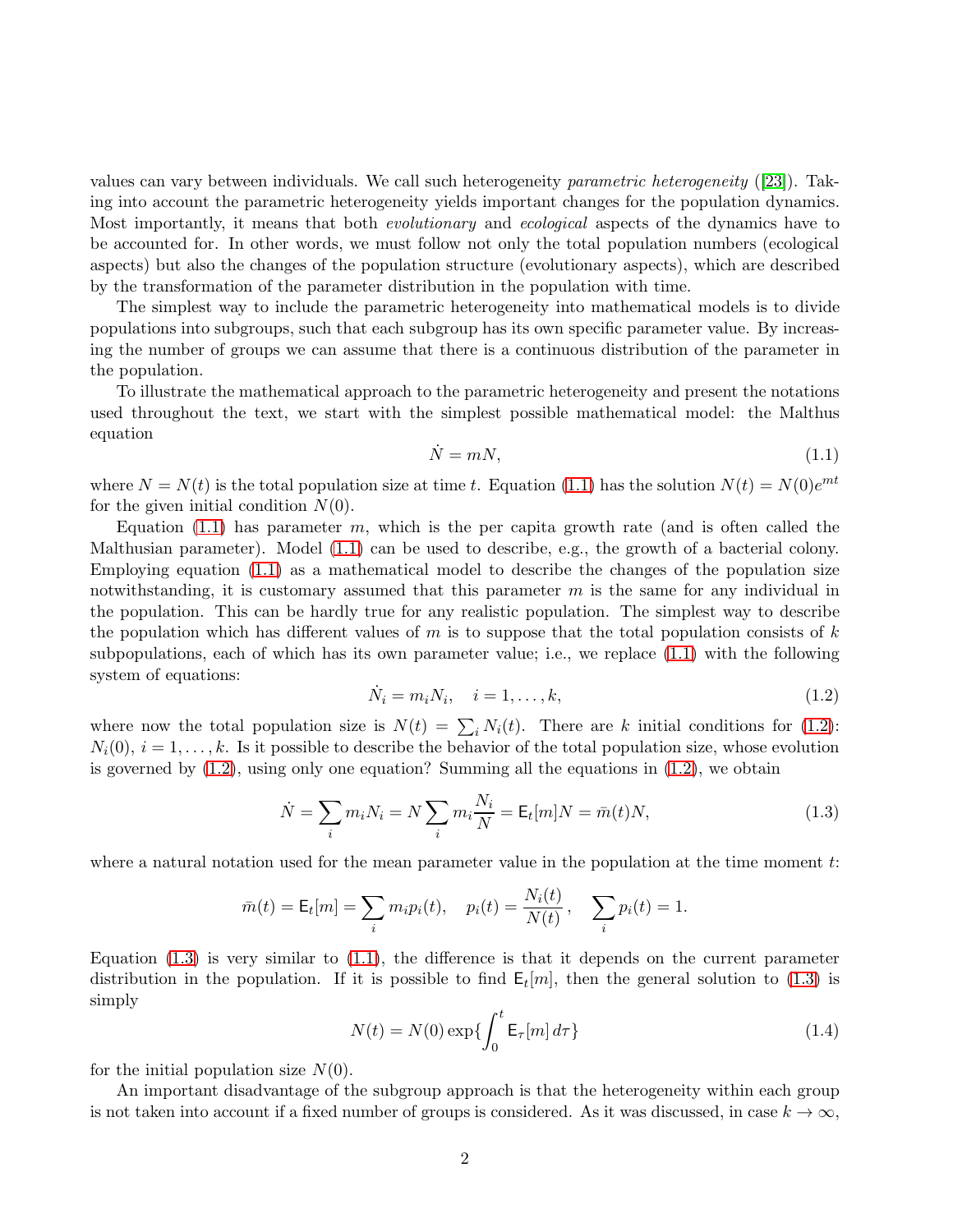we can conjecture that there is a limiting continuous parameter distribution. For the Malthus equation [\(1.1\)](#page-1-0) this means that we suppose that each individual is characterized by its own parameter (trait) value  $\omega$ , such that the density of individuals with the given parameter value is  $n(t, \omega)$ , and the total population size is  $N(t) = \int_{\Omega} n(t,\omega) d\omega$ , where  $\Omega$  is the set of the trait values. Now [\(1.3\)](#page-1-2) is replaced with

<span id="page-2-0"></span>
$$
\partial_t n(t,\omega) = m(\omega)n(t,\omega),\tag{1.5}
$$

where  $\partial_t \equiv \frac{\partial}{\partial t}$ . For [\(1.5\)](#page-2-0) we need the initial condition  $n(0,\omega)$ . Using the notation

$$
p(t,\omega)=\frac{n(t,\omega)}{N(t)}
$$

for the probability density function (pdf) of the current parameter distribution and the usual notation for the mean parameter value

$$
\bar{m}(t) = \mathsf{E}_t[m] = \int_{\Omega} m(\omega) p(t, \omega) d\omega
$$

we find that the solution to [\(1.5\)](#page-2-0) is again given by [\(1.4\)](#page-1-3). If one can calculate  $E_t[m]$  then the solution to  $(1.5)$  is found.

An important remark is worth spelling out. All the models we consider are deterministic. We use the probability theory language to describe evolution of the parameter distributions, however no stochastic effects are included into our models.

Models of the form [\(1.5\)](#page-2-0) are infinite dimensional systems that describe the evolution of the parameter distribution with time along with the total population size. Such (and more complex) models were treated in [\[3,](#page-21-0) [5\]](#page-21-1) from the general point of the theory of differential equations in infinite dimensional spaces. However, it turns out that many such models can be reduced to low dimensional systems of ordinary differential equations (ODEs) [\[37\]](#page-24-0). The theory of heterogeneous populations, outlined in [\[37\]](#page-24-0), provides the conditions when the mean parameter value  $E_t[\cdot]$  can be effectively calculated at any time moment using only the knowledge of the initial parameter distribution  $p(0, \omega)$ . Therefore the heterogeneous models, of which [\(1.5\)](#page-2-0) is the simplest example, can be studies analytically. The examples include the analysis of heterogeneous Malthus equation [\(1.5\)](#page-2-0) [\[35,](#page-24-1) [36\]](#page-24-2), Lotka–Volterra system [\[50\]](#page-24-3) (see also [\[4\]](#page-21-2)), tumor cell dynamics [\[40\]](#page-24-4), and the replicator equation [\[39\]](#page-24-5).

A very rich field for the mathematical models with parametric heterogeneity is theoretical epidemiology, where it is natural to assume that individuals vary with respect to their susceptibility to a disease, infectivity to pass a pathogen, contact number, etc. (see, e.g., [\[6,](#page-22-0) [14,](#page-22-1) [15,](#page-22-2) [16,](#page-22-3) [19,](#page-22-4) [20,](#page-22-5) [24,](#page-23-1) [25,](#page-23-2) [26,](#page-23-3) [49,](#page-24-6) [60\]](#page-25-0)). For many models from the cited literature, the general approach of the theory of heterogeneous populations yields important analytical results [\[51,](#page-25-1) [52\]](#page-25-2). It is the main goal of the present manuscript to review and generalize these results.

The rest of the paper is organized as follows. In Section [2](#page-3-0) we present the necessary mathematical facts from the theory of heterogeneous populations with parametric heterogeneity. Section [3](#page-6-0) is devoted to formulation of various mathematical models of the epidemic spread that include parametric heterogeneity. In Section [4](#page-10-0) the machinery from Section [2](#page-3-0) is applied to the models from Section [3.](#page-6-0) Finally, Section [5](#page-20-0) is devoted to discussion of some open problems and conclusions.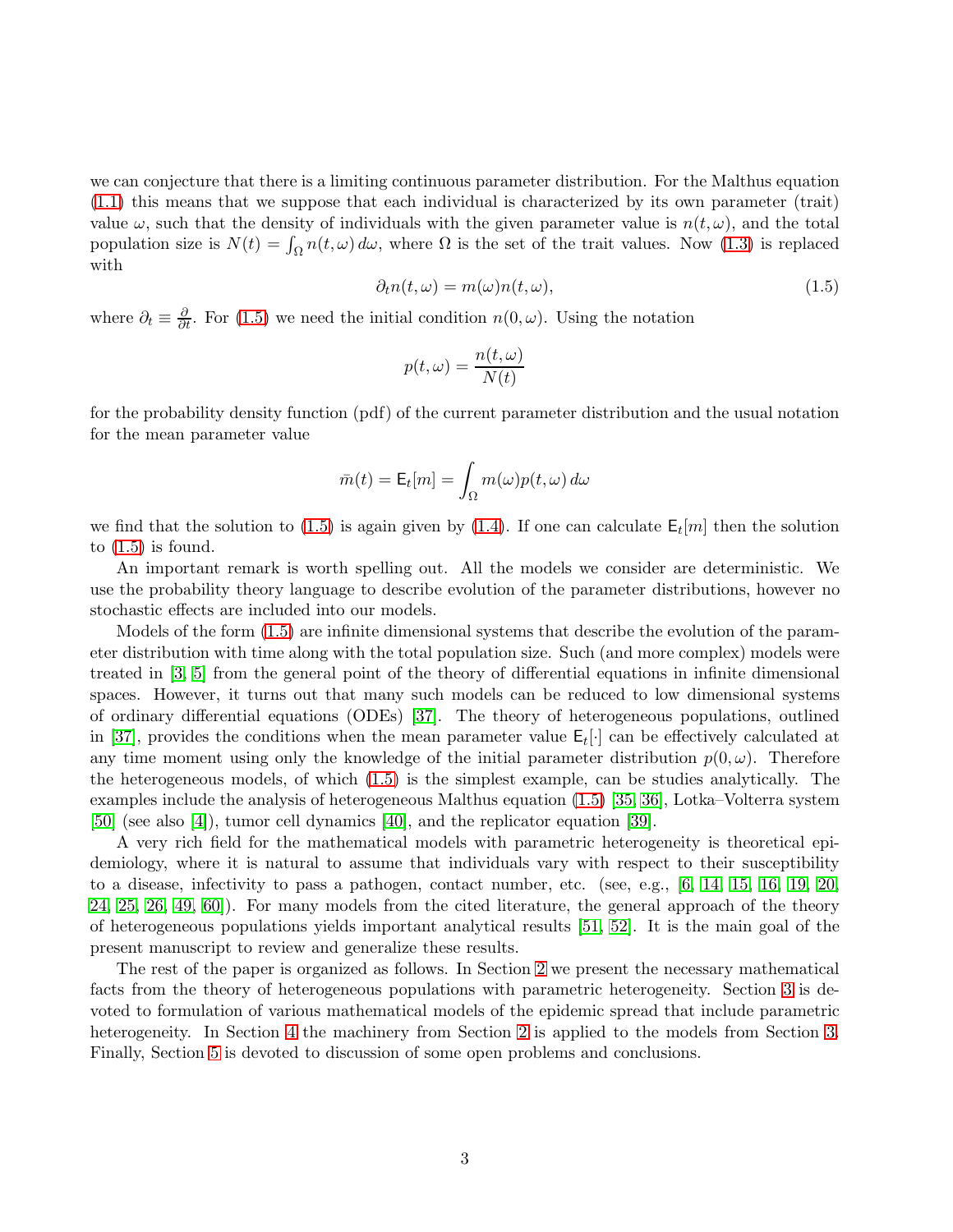## <span id="page-3-0"></span>2 Mathematical theory of heterogeneous populations

In this section we present the mathematical development of the theory of heterogeneous populations with parametric heterogeneity as it is required for the subsequent application to the mathematical models of the epidemic spread. We aim to present neither the most abstract possible formulations for such models (dubbed systems with inheritance, see [\[28,](#page-23-4) [29\]](#page-23-5)) nor the most general form of the dynamical systems that can be analyzed by similar means [\[37\]](#page-24-0). We refer the reader to the literature for a notably wider account of the necessary theory [\[28,](#page-23-4) [37,](#page-24-0) [38\]](#page-24-7), and remark that our presentation has a primary goal to make the exposition self-contained.

Let us consider two interacting populations, each of which is characterized by its own parameter (trait) value at any given time moment, such that we can speak of the parameter distribution in each population (the populations are heterogeneous with respect to a given parameter). Denote the densities of the populations as  $n_1(t, \omega_1)$  and  $n_2(t, \omega_2)$ . This implies that the total population sizes are given by

$$
N_1(t) = \int_{\Omega_1} n_1(t, \omega_1) d\omega_1, \quad N_2(t) = \int_{\Omega_2} n_2(t, \omega_2) d\omega_2,
$$

respectively. Here  $\Omega_i$ ,  $i = 1, 2$  are the sets of admissible parameter values, and we suppose that these sets are such that the corresponding integrals are always well defined (in fact, in the examples we usually suppose that  $\Omega_i$ ,  $i = 1, 2$  are intervals of  $\mathbb{R}^1$ , but the general theory does not require it). An obvious generalization of the considered situation is that k populations are considered, some of which could be characterized by their own vector-parameters. Such generalization would require only additional notation, and therefore we deal with, without loss of generality, the case of two populations. For these two populations the pdfs are given by

$$
p_i(t,\omega_i) = \frac{n_i(t,\omega_i)}{N_i(t)}, \quad i = 1, 2,
$$

such that  $p_i(t, \omega_i) \geq 0$ ,  $\int_{\Omega_i} p_i(t, \omega_i) d\omega_i = 1$ ,  $i = 1, 2$  for any  $t > 0$ .

To describe the dynamics of the densities of the populations under study, we start with the general model

$$
\frac{\partial_t n_1(t, \omega_1)}{n_1(t, \omega_1)} = F_1(n_1(t, \omega_1), n_2(t, \omega_2)), \n\frac{\partial_t n_2(t, \omega_2)}{n_2(t, \omega_1)} = F_2(n_1(t, \omega_1), n_2(t, \omega_2)),
$$
\n(2.1)

<span id="page-3-1"></span>where  $F_1, F_2$  are given functions (the per capita growth rates of the interacting populations) and  $\partial_t \equiv \frac{\partial}{\partial t}$ . For [\(2.1\)](#page-3-1) the initial conditions are  $n_1(0, \omega_1)$  and  $n_2(0, \omega_2)$ .

It is the form of  $F_1$  and  $F_2$  that defines the dynamics of interacting populations, and to apply the theory of heterogeneous populations, as presented in, e.g., [\[37\]](#page-24-0), this form must satisfy some additional requirements. In particular, we adopt that

<span id="page-3-2"></span>
$$
F_i\big(n_1(t,\omega_1),n_2(t,\omega_2)\big) = f_i(\mathbf{v}) + \varphi(\omega_i)g_i(\mathbf{v}), \quad i = 1,2,
$$
\n(2.2)

where  $f_i$ ,  $g_i$ ,  $\varphi_i$ ,  $i = 1, 2$  are given functions,

<span id="page-3-3"></span>
$$
\mathbf{v} = (N_1, N_2, \bar{\varphi}_1(t), \bar{\varphi}_2(t)),
$$
\n(2.3)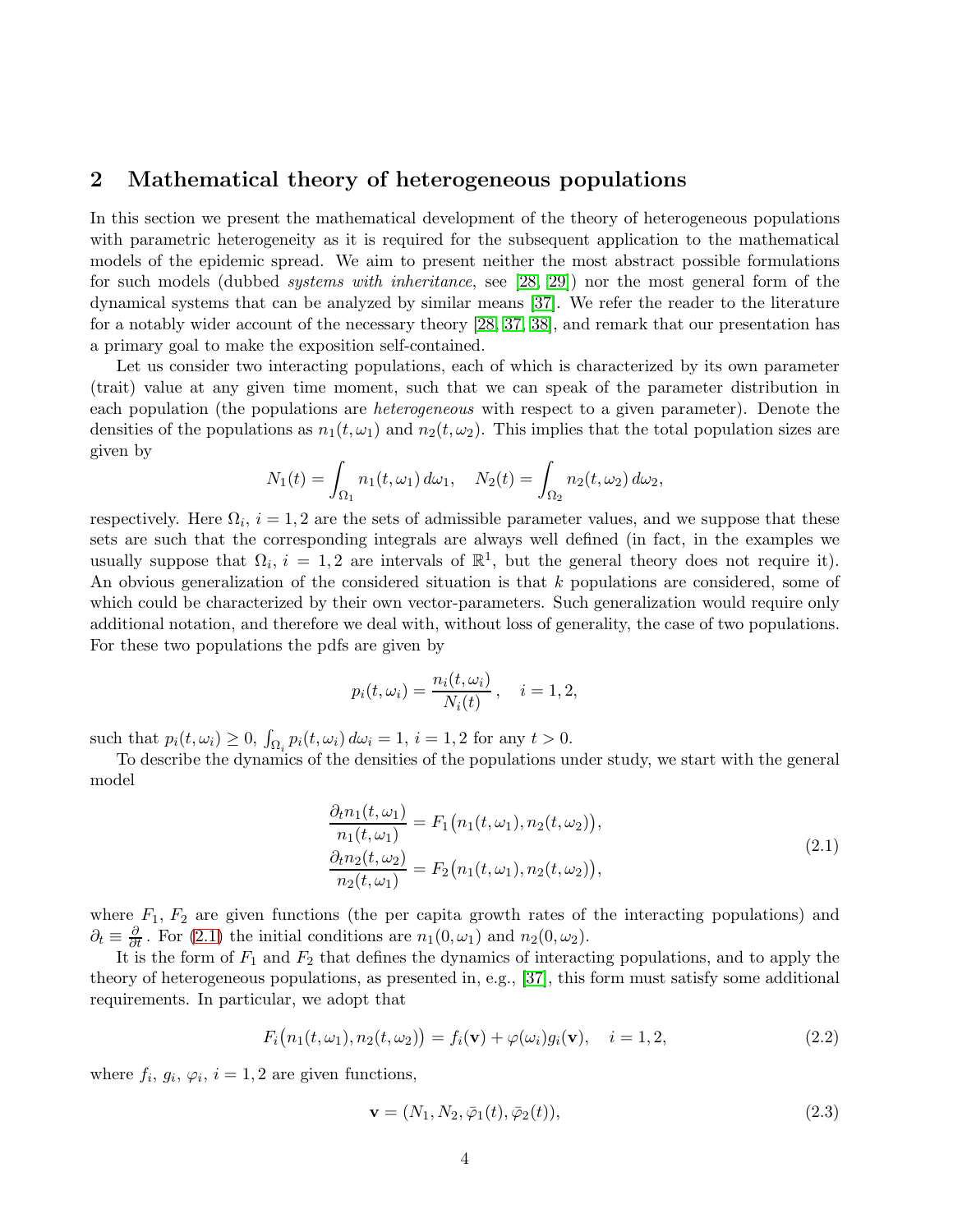and

<span id="page-4-0"></span>
$$
\bar{\varphi}_i(t) = \mathsf{E}_t[\varphi_i] = \int_{\Omega_i} \varphi_i(\omega_i) p_i(t, \omega_i) d\omega_i, \quad i = 1, 2.
$$
\n(2.4)

In words, we require that the per capita growth rates depend explicitly only on the parameters, total population sizes and the mean values of the functions of the distributed parameters. Assume that we are interested only in the dynamics of the total population sizes. Integrating the first equation in [\(2.1\)](#page-3-1) with respect to  $\omega_1$  and the second one with respect to  $\omega_2$ , and using [\(2.2\)](#page-3-2), [\(2.4\)](#page-4-0), we obtain

<span id="page-4-5"></span>
$$
\dot{N}_i = N_i \big( f_i(\mathbf{v}) + \bar{\varphi}_i(t) g_i(\mathbf{v}) \big), \quad i = 1, 2. \tag{2.5}
$$

Inasmuch as v depends only on the total population sizes and  $\bar{\varphi}_i(t)$ ,  $i = 1, 2$ , the dynamics of the populations sizes can be found if  $\bar{\varphi}_i(t)$ ,  $i = 1, 2$  are known. We remark that  $\bar{\varphi}_i(t)$ ,  $i = 1, 2$  depend on the current parameter distributions, which actually has to be found. The remarkable fact is that it is possible to calculate  $\bar{\varphi}_i(t)$ ,  $i = 1, 2$  for any time moment if the initial parameter distributions

$$
p_i(0, \omega_i) = \frac{n_i(0, \omega_i)}{N_i(0)}, \quad i = 1, 2
$$

are known and two additional differential equations are allowed. This is the main result for our presentation. To give it a precise statement, introduce the notations

<span id="page-4-2"></span>
$$
M_i(t,\lambda) = \int_{\Omega_i} e^{\lambda \varphi_i(\omega_i)} p_i(t,\omega_i) d\omega_i, \quad i = 1, 2,
$$
\n(2.6)

for the moment generating functions (mgfs) of  $\varphi_i(\omega_i)$ ,  $i = 1, 2$  respectively at any time moment. The mgf, it it exists, defines uniquely the given probability distribution. In the mgfs for the initial distributions we occasionally suppress the dependence on time:

$$
\mathsf{M}_i(\lambda) \equiv \mathsf{M}_i(0,\lambda), \quad i = 1,2.
$$

It is a basic fact that if  $M_i(t, \lambda)$ ,  $i = 1, 2$  are known then the mean values of  $\varphi_i(\omega_i)$  can be found by simple differentiation:

$$
\bar{\varphi}_i(t) = \mathsf{E}_t[\varphi_i] = \partial_{\lambda} \mathsf{M}_i(t, \lambda)|_{\lambda=0}, \quad i = 1, 2.
$$

Now we can state the following main

<span id="page-4-4"></span>**Theorem 1.** Let the dynamics of two interacting populations be described by system  $(2.1)$  with  $(2.2)$ ,  $(2.3), (2.4).$  $(2.3), (2.4).$  $(2.3), (2.4).$  $(2.3), (2.4).$  Consider auxiliary variables  $q_i(t), i = 1, 2$  that satisfy the following differential equations

<span id="page-4-6"></span>
$$
\dot{q}_i = g_i(\mathbf{v}), \quad q_i(0) = 0, \quad i = 1, 2,
$$
\n(2.7)

where  $g_i$ ,  $i = 1, 2$  are as in  $(2.2)$ . Then

<span id="page-4-3"></span>
$$
M_i(t,\lambda) = \frac{M_i(0,\lambda + q_i(t))}{M_i(0,q_i(t))} = \frac{M_i(\lambda + q_i(t))}{M_i(q_i(t))}, \quad i = 1, 2.
$$
 (2.8)

<span id="page-4-1"></span>*Proof.* From the first equation of  $(2.1)$  with  $(2.2)$  we have

$$
n_1(t,\omega_1) = n_1(0,\omega_1) \exp\left\{\int_0^t f_1(\mathbf{v}) dt + \varphi_1(\omega_1) \int_0^t g_1(\mathbf{v}) dt\right\} =
$$
  
=  $n_1(0,\omega_1) \exp\left\{\int_0^t f_1(\mathbf{v}) dt + \varphi_1(\omega_1) q_1(t)\right\}.$  (2.9)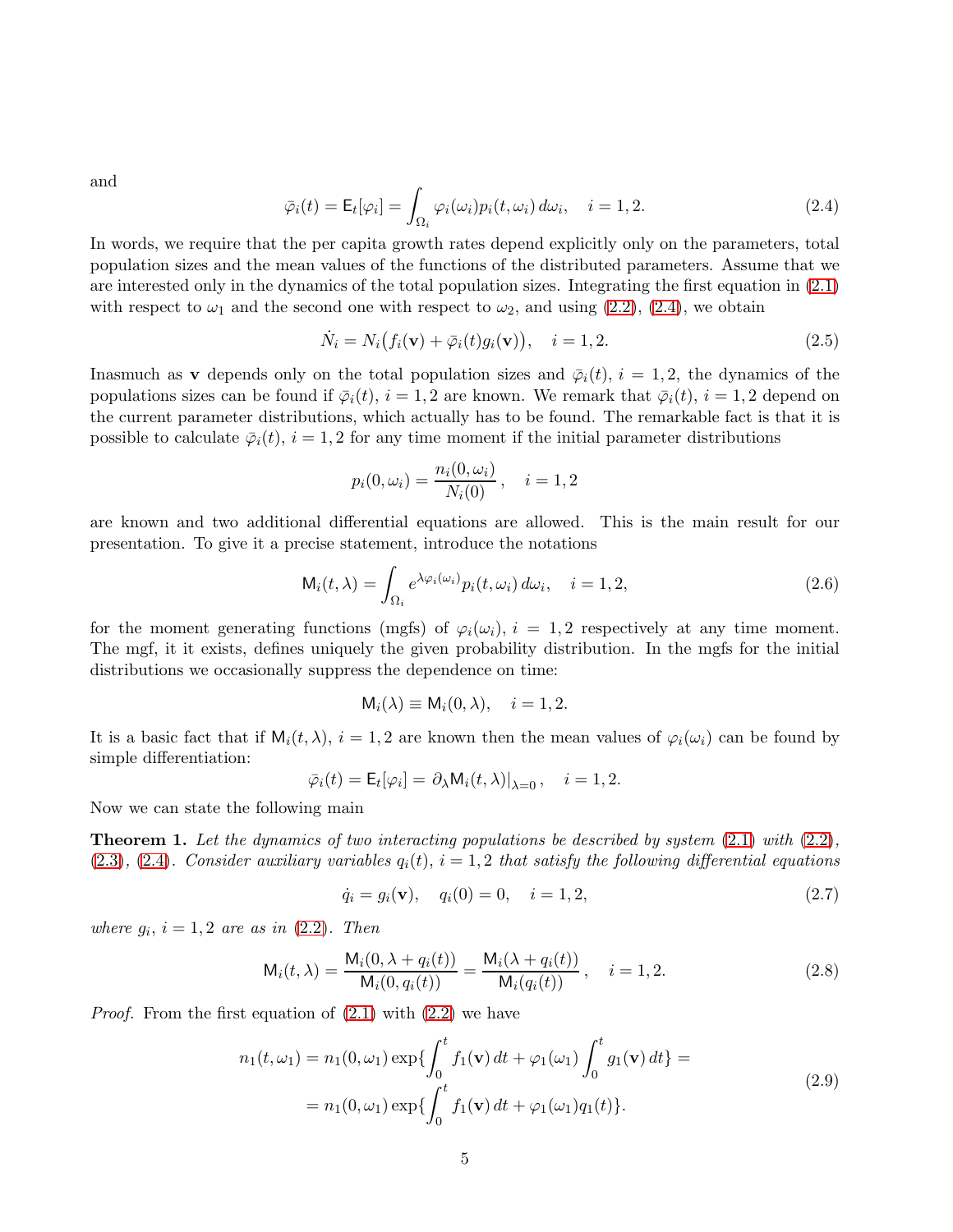<span id="page-5-0"></span>Using  $(2.9)$ , we find

$$
N_1(t) = \int_{\Omega_1} n_1(t, \omega_1) d\omega_1 =
$$
  
\n
$$
= \exp\{\int_0^t f_1(\mathbf{v}) dt\} \int_{\Omega_1} n_1(0, \omega_1) \exp\{\varphi_1(\omega_1) q_1(t)\} d\omega_1 =
$$
  
\n
$$
= \frac{1}{N_1(0)} \exp\{\int_0^t f_1(\mathbf{v}) dt\} \int_{\Omega_1} p_1(0, \omega_1) \exp\{\varphi_1(\omega_1) q_1(t)\} d\omega_1 =
$$
  
\n
$$
= \frac{1}{N_1(0)} \exp\{\int_0^t f_1(\mathbf{v}) dt\} M_1(0, q_1(t)).
$$
\n(2.10)

<span id="page-5-1"></span>Using the definition [\(2.6\)](#page-4-2) for mgf,

$$
M_1(t,\lambda) = \int_{\Omega_1} \exp{\{\lambda \varphi_1(\omega_1)\}} p_1(t,\omega_1) d\omega_1 =
$$
  
\n
$$
= \frac{1}{N_1(t)} \int_{\Omega_1} \exp{\{\lambda \varphi_1(\omega_1)\}} n_1(t,\omega_1) d\omega_1 = \text{from (2.9)}
$$
  
\n
$$
= \frac{\int_0^t f_1(\mathbf{v}) dt}{N_1(0)N_1(t)} \int_{\Omega_1} \exp{\{(\lambda + q_1(t))\varphi_1(\omega_1)\}} p_1(0,\omega_1) d\omega_1 =
$$
  
\n
$$
= \frac{\int_0^t f_1(\mathbf{v}) dt}{N_1(0)N_1(t)} M_1(0,\lambda + q_1(t)).
$$
\n(2.11)

Finally, applying [\(2.10\)](#page-5-0) and [\(2.11\)](#page-5-1) we obtain [\(2.8\)](#page-4-3). The same calculations are valid for the second population.

Remark 2. Theorem [1](#page-4-4) allows to reduce system [\(2.1\)](#page-3-1) with [\(2.2\)](#page-3-2) to the four dimensional system of ODEs [\(2.5\)](#page-4-5), [\(2.7\)](#page-4-6), where the mean parameter values are

<span id="page-5-2"></span>
$$
\bar{\varphi}_i(t) = \mathsf{E}_t[\varphi_i] = \partial_\lambda \ln \mathsf{M}_i(\lambda)|_{\lambda = q_i(t)}, \quad i = 1, 2. \tag{2.12}
$$

It is a simple matter (see, e.g.,  $[37]$ ) to prove that the mean parameter values satisfy the equations

<span id="page-5-3"></span>
$$
\dot{\overline{\varphi}}_i(t) = g_i(\mathbf{v})\sigma_i^2(t), \quad i = 1, 2,
$$
\n(2.13)

where  $\sigma_i^2(t)$ ,  $i = 1, 2$  are the current variances of  $\varphi_i(\omega_i)$ ,  $i = 1, 2$ .

Remark 3. Using Theorem [1](#page-4-4) we find that the solution for the total population size of the heterogeneous Malthus equation [\(1.5\)](#page-2-0) is given explicitly as

$$
N(t) = N(0) \mathsf{M}(t),
$$

where  $M(t)$  is the mgf of the initial parameter distribution  $p(0, \omega)$ . This solution was studied in detail in [\[34,](#page-23-6) [35\]](#page-24-1).

Remark 4. Theorem [1](#page-4-4) shows that the mgfs at any time moment can be found from the mgfs at the initial moment using [\(2.8\)](#page-4-3). This theorem also shows that by reducing the original infinite dimensional system  $(2.1)$  with  $(2.2)$  to the system of ODEs  $(2.5)$ ,  $(2.7)$  we actually do not loose any information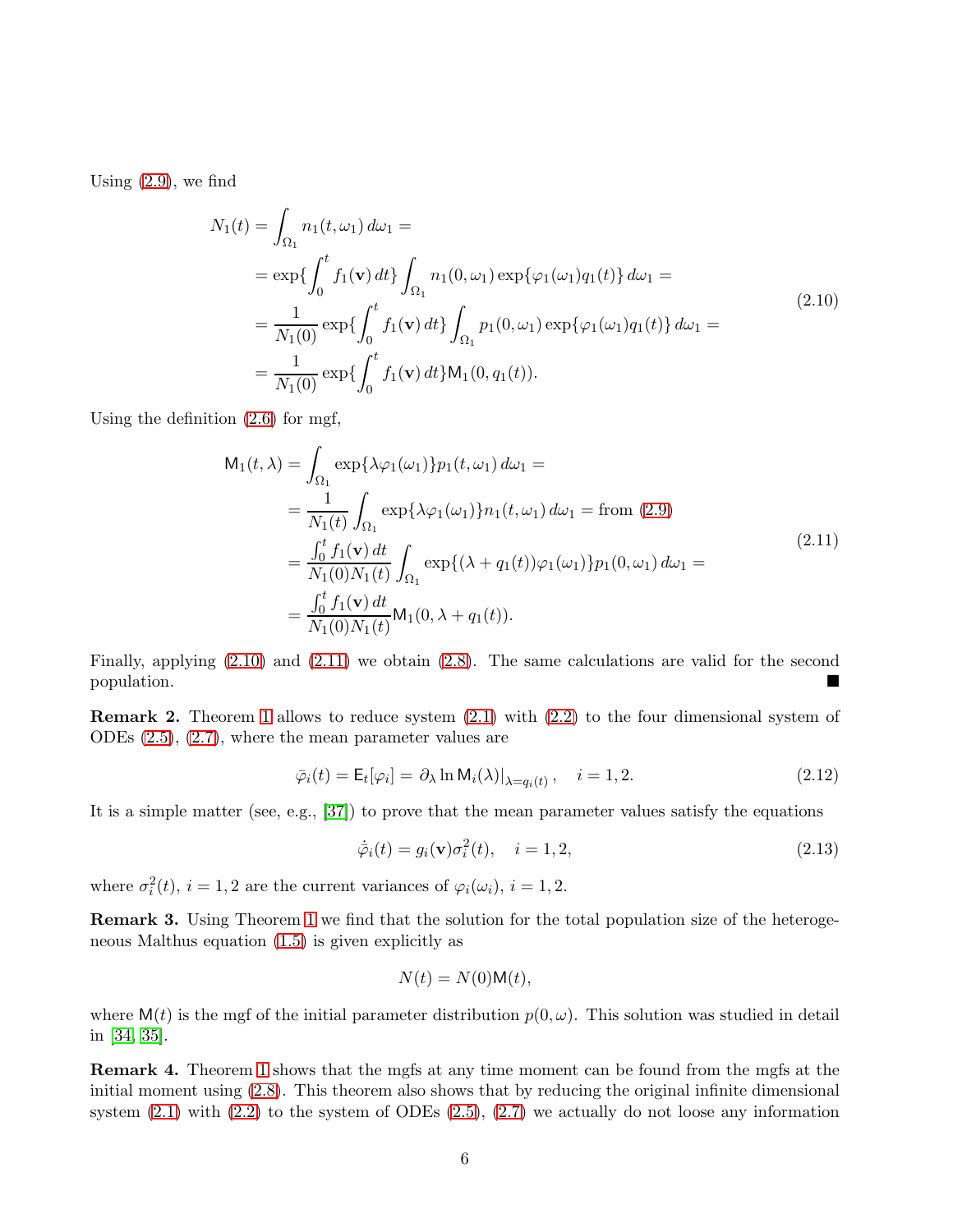because, as far as the functions  $q_i(t)$ ,  $i = 1, 2$  are known, the densities  $n_i(t, \omega_i)$ ,  $i = 1, 2$  at any time moment can be found from the total population sizes and the time dependent probability distributions  $p_i(t, \omega_i)$ ,  $i = 1, 2$ , which can be inferred from the corresponding mgfs. For the following exposition we do not require explicit formulas for the evolution of distributions, and refer the reader to [\[37\]](#page-24-0), where these results can be found.

Remark 5. Theorem [1](#page-4-4) provides an analytical proof of [\(2.8\)](#page-4-3). It is interesting to note that there is a simple probabilistic proof of a similar formula [\[1,](#page-21-3) [2\]](#page-21-4).

Consider the so-called proportional frailty model [\[2\]](#page-21-4): it is assumed that the hazard rate of an individual is given as the product of an individual specific quantity Z and a basic rate  $\alpha(t)$ :

$$
\alpha(t|Z) = \alpha(t)Z.\tag{2.14}
$$

Here Z plays the role of the parameter distributed in the population. Given Z the probability of surviving up to time  $t$  is

$$
S(t|Z) = e^{-ZA(t)}, \quad A(t) = \int_0^t \alpha(\tau) d\tau.
$$

The population survival function is therefore

$$
S(t) = P[T > t] = E[e^{-ZA(t)}] = M(-A(t)).
$$
\n(2.15)

The frailty distribution in the population surviving at time t can be found as follows (here  $I(T > t)$ ) is the indicator function):

$$
M(t,\lambda) = E_t[e^{\lambda Z}] = E[e^{\lambda Z}|T > t] = \frac{E[e^{\lambda Z}I(T > t)]}{P[T > t]} =
$$
  
= 
$$
\frac{E[e^{\lambda Z - ZA(t)}]}{E[e^{-ZA(t)}]} = \frac{M(\lambda - A(t))}{M(-A(t))}.
$$
 (2.16)

<span id="page-6-1"></span>Using  $q(t) = -A(t)$  in [\(2.16\)](#page-6-1) we obtain [\(2.8\)](#page-4-3).

Concluding, using the mathematical theory of heterogeneous populations with parametric heterogeneity, outlined in this section, it is possible to model communities of populations when each population is characterized by its own parameter value, and the per capita growth rates depend on this parameter and the average characteristics of the interacting populations.

### <span id="page-6-0"></span>3 Heterogeneous models in epidemiology: Model formulation

<span id="page-6-2"></span>The modern mathematical epidemiology has its roots in now classical work by Kermack and McKendrick  $[21, 43]$  $[21, 43]$ , where the total population of the constant size N was subdivided into three categories: susceptible individuals  $S$  that are prone to infection, infectious individuals  $I$  that transmit the disease. and removed individuals  $R$  that either acquire life-long immunity or die. In the simplest case, assuming that the period of infection is exponentially distributed with the mean  $1/\gamma$  and the transmission process is described by mass-action kinetics [\[31,](#page-23-8) [47\]](#page-24-9) (this means that the contact rate is proportional to the total population size  $N$ ), we have that the dynamics is described by

$$
\dot{S} = -\beta SI,\n\dot{I} = \beta SI - \gamma I,\n\dot{R} = \gamma I,
$$
\n(3.1)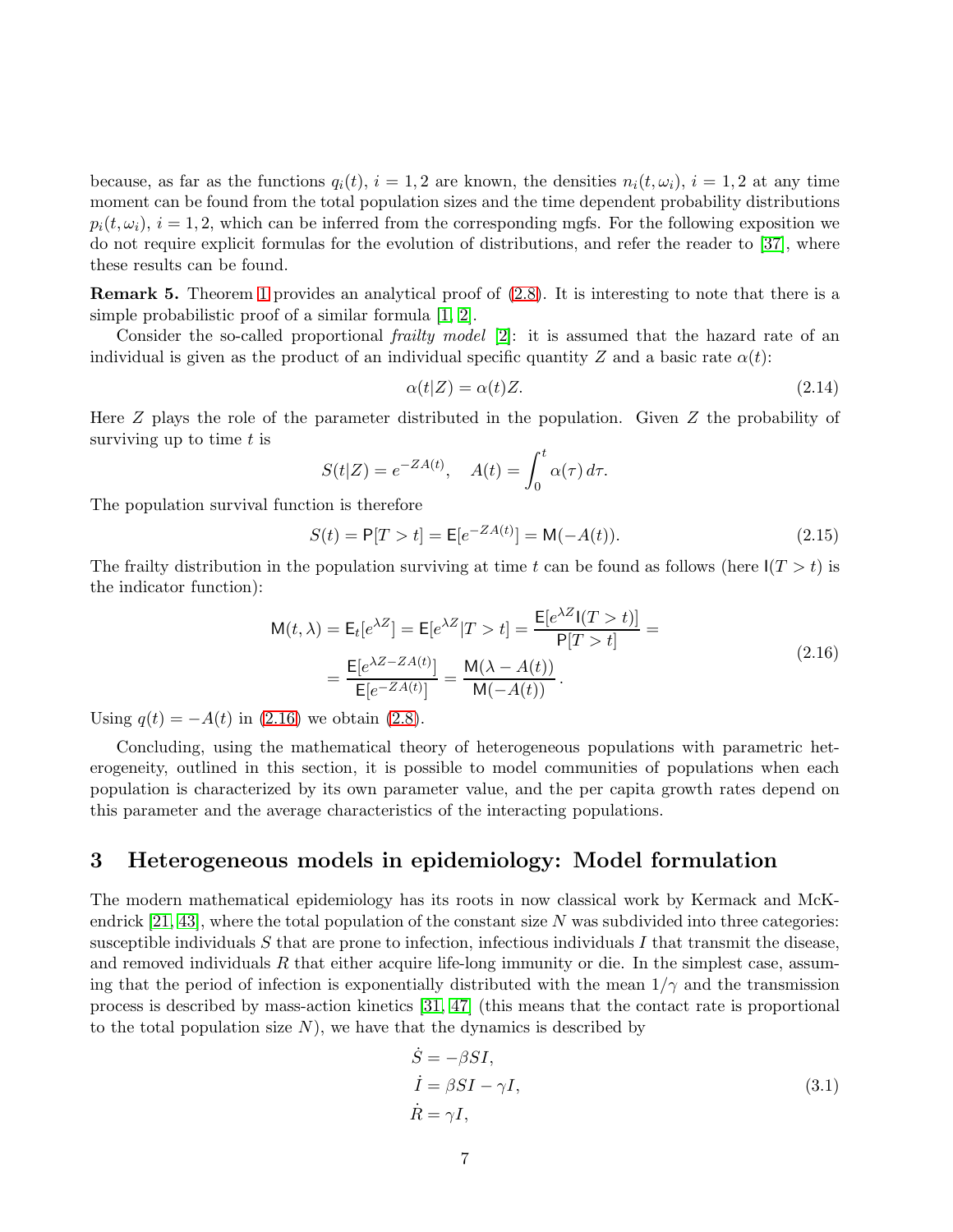where  $\beta$  is the transmission parameter that encompasses the information on the probability of a successful contact (i.e., the contact that results in infection) and the contact rate. From [\(3.1\)](#page-6-2) it follows that  $S(t) + I(t) + R(t) = N$  for any t, therefore the third equation is redundant and in the following we usually omit it. SIR model [\(3.1\)](#page-6-2) includes two parameters that in reality vary from individual to individual. Therefore, it is important to take this heterogeneity into account.

#### 3.1 Heterogeneous SIR model with distributed susceptibility to a disease

There are a number of studies in the literature which model heterogeneous susceptibility to a disease, with either a finite number of different susceptibility classes  $(7, 9, 13, 23, 27, 32, 33, 55, 57]$  $(7, 9, 13, 23, 27, 32, 33, 55, 57]$  $(7, 9, 13, 23, 27, 32, 33, 55, 57]$  $(7, 9, 13, 23, 27, 32, 33, 55, 57]$  $(7, 9, 13, 23, 27, 32, 33, 55, 57]$  $(7, 9, 13, 23, 27, 32, 33, 55, 57]$  $(7, 9, 13, 23, 27, 32, 33, 55, 57]$  $(7, 9, 13, 23, 27, 32, 33, 55, 57]$  $(7, 9, 13, 23, 27, 32, 33, 55, 57]$  or with a continuous distribution of susceptibility [\[14,](#page-22-1) [16,](#page-22-3) [24,](#page-23-1) [25,](#page-23-2) [26\]](#page-23-3). We present a formulation from [\[51\]](#page-25-1) keeping in mind that both discrete and continuous distributions can be accommodated.

Let us denote  $s(t, \omega)$  the density of the susceptible individuals having the trait value  $\omega$ . The total size of the susceptible population is  $S(t) = \int_{\Omega} s(t, \omega) d\omega$ . Assuming the law of mass action, we obtain that the changes in the susceptible and infectious populations are described by

$$
\partial_t s(t,\omega) = -\beta(\omega)s(t,\omega)I(t),
$$
  
\n
$$
\dot{I}(t) = I(t) \int_{\Omega} \beta(\omega)s(t,\omega) d\omega - \gamma I(t).
$$
\n(3.2)

<span id="page-7-0"></span>Or, using the notations

$$
\bar{\beta}(t) = \mathsf{E}_t[\beta] = \int_{\Omega} \beta(\omega) p_s(t, \omega) d\omega, \quad p_s(t, \omega) = \frac{s(t, \omega)}{S(t)},
$$

<span id="page-7-1"></span>[\(3.2\)](#page-7-0) can be rewritten as

$$
\partial_t s(t,\omega) = -\beta(\omega)s(t,\omega)I(t),
$$
  
\n
$$
\dot{I}(t) = \bar{\beta}(t)SI - \gamma I(t).
$$
\n(3.3)

For [\(3.3\)](#page-7-1) the initial conditions are  $s(0,\omega) = s_0(\omega) = S_0 p_s(0,\omega)$ ,  $I(0) = I_0$ .

Model [\(3.2\)](#page-7-0), [\(3.3\)](#page-7-1) can be also obtained from the general epidemic equation [\[19\]](#page-22-4)

<span id="page-7-3"></span>
$$
\partial_t s(t,\omega) = s(t,\omega) \int_{\Omega} \int_0^{\infty} A(\tau,\omega,\eta) \partial_t s(t-\tau,\eta) d\tau d\eta,
$$
\n(3.4)

where  $A(\tau, \omega, \eta)$  is the expected infectivity of an individual that was infected  $\tau$  units ago while having trait value  $\eta$  towards to a susceptible with trait value  $\omega$ . If we assume that  $A(\tau, \omega, \eta) = \beta(\omega) f(\tau)$  for a given function f and set

$$
I(t) = -\int_{\Omega} \int_0^t f(\tau) \partial_t s(t - \tau, \eta) d\tau d\eta,
$$

then, after some algebra, we obtain

$$
\partial_t s(t,\omega) = -\beta(\omega)s(t,\omega)I(t),
$$
  
\n
$$
\dot{I}(t) = f(0)I(t) \int_{\Omega} \beta(\omega)s(t,\omega) d\omega - \int_{\Omega} \int_0^{\infty} f'(\tau) \partial_t s(t-\tau,\eta) d\tau d\eta.
$$
\n(3.5)

<span id="page-7-2"></span>Letting  $f(\tau) = e^{-\gamma \tau}$  reduces [\(3.5\)](#page-7-2) to [\(3.3\)](#page-7-1) (this can be shown to be the only case to end up with an ODE system, for this it is necessary and sufficient that f satisfies the equation  $\dot{f} = -\gamma f$ .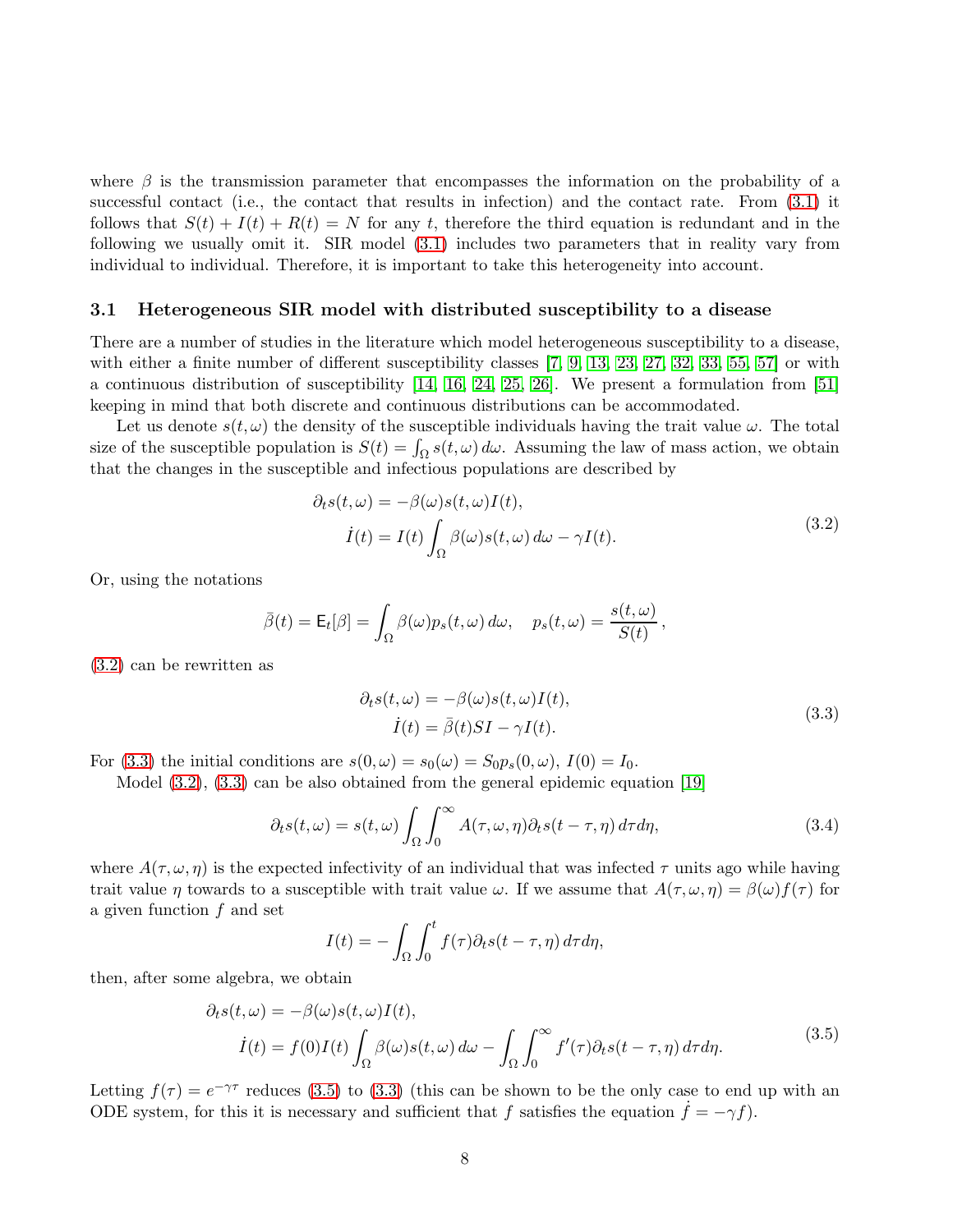**Remark 6.** If in the general epidemic equation [\(3.4\)](#page-7-3) it is assumed that  $f(\tau) = \chi(T - \tau)$ , where  $\chi$  is the Heaviside function then from [\(3.5\)](#page-7-2) it follows that

$$
\partial_t s(t,\omega) = -\beta(\omega)s(t,\omega)I(t),
$$
  
\n
$$
\dot{I}(t) = \bar{\beta}(t)SI - \bar{\beta}(t-T)S(t-T)I(t-T).
$$
\n(3.6)

<span id="page-8-0"></span>Model [\(3.6\)](#page-8-0) is the model with distributed susceptibility studied in [\[24,](#page-23-1) [25,](#page-23-2) [26\]](#page-23-3).

#### 3.2 Heterogeneous SIR model with distributed infectivity

Let  $\beta(\omega)$  be the transmission parameter of an individual with the infectivity value  $\omega$ , and  $i(t, \omega)$  be the density of the infectious hosts with trait value  $\omega$  at the time moment  $t$ ,  $I(t) = \int_{\Omega} i(t, \omega) d\omega$ . We assume that the susceptible population is homogeneous. To describe the dynamics of the infectious population it is necessary to specify what trait value is assigned to a newly infected individual, which was infected by an infectious individual with the trait value  $\eta$ . Denoting  $\psi(\omega, \eta)$  the pdf that prescribes the probability that a newly infected individual is assigned the trait value  $\omega$  if infected by an individual with the trait value  $\eta$ , we obtain

$$
\dot{S}(t) = -\bar{\beta}(t)S(t)I(t),
$$
\n
$$
\partial_t i(t,\omega) = S(t) \int_{\Omega} \psi(\omega,\eta) \beta(\eta) i(t,\eta) d\eta - \gamma i(t,\omega),
$$
\n(3.7)

<span id="page-8-1"></span>where now

$$
\bar{\beta}(t) = \int_{\Omega} \beta(\omega) p_i(t, \omega) d\omega, \quad p_i(t, \omega) = \frac{i(t, \omega)}{I(t)}.
$$

The initial conditions are  $S(0) = S_0$ ,  $i(0, \omega) = i_0(\omega) = I_0 p_i(0, \omega)$ .

There are several natural choices for  $\psi(\omega, \eta)$ , the simplest of which is  $\psi(\omega, \eta) = \delta(\omega - \omega')$ , where  $\delta$ is the delta-function. This option means that the newly infected individual acquires the trait value of the person by whom he was infected (this is equivalent to  $\psi(\omega, \eta) = p_i(t, \omega)$ , i.e., the trait values are assigned according to the current distribution of the infectivity). Using  $\psi(\omega, \eta) = \delta(\omega - \omega')$  in [\(3.7\)](#page-8-1) we obtain

$$
\dot{S}(t) = -\bar{\beta}(t)S(t)I(t), \n\partial_t i(t,\omega) = \beta(\omega)i(t,\omega)S(t) - \gamma i(t,\omega).
$$
\n(3.8)

<span id="page-8-2"></span>Model [\(3.8\)](#page-8-2) is very similar in form to [\(3.3\)](#page-7-1). However, it should be clear that, in general, model [\(3.3\)](#page-7-1) is much closer to reality than [\(3.8\)](#page-8-2), which corresponds to the case when several different strains of an infection can be passed on.

#### 3.3 Heterogeneous SIR model with distributed susceptibility and infectivity

Let us assume now that both the susceptibility and infectivity are distributed in the population experiencing the disease; this will generalize models [\(3.3\)](#page-7-1) and [\(3.8\)](#page-8-2).

Let  $s(t, \omega_1)$  and  $i(t, \omega_2)$  be the densities of the susceptible and infectious individuals respectively. For the following, simplifying, we assume that the traits of the two subpopulations are independent,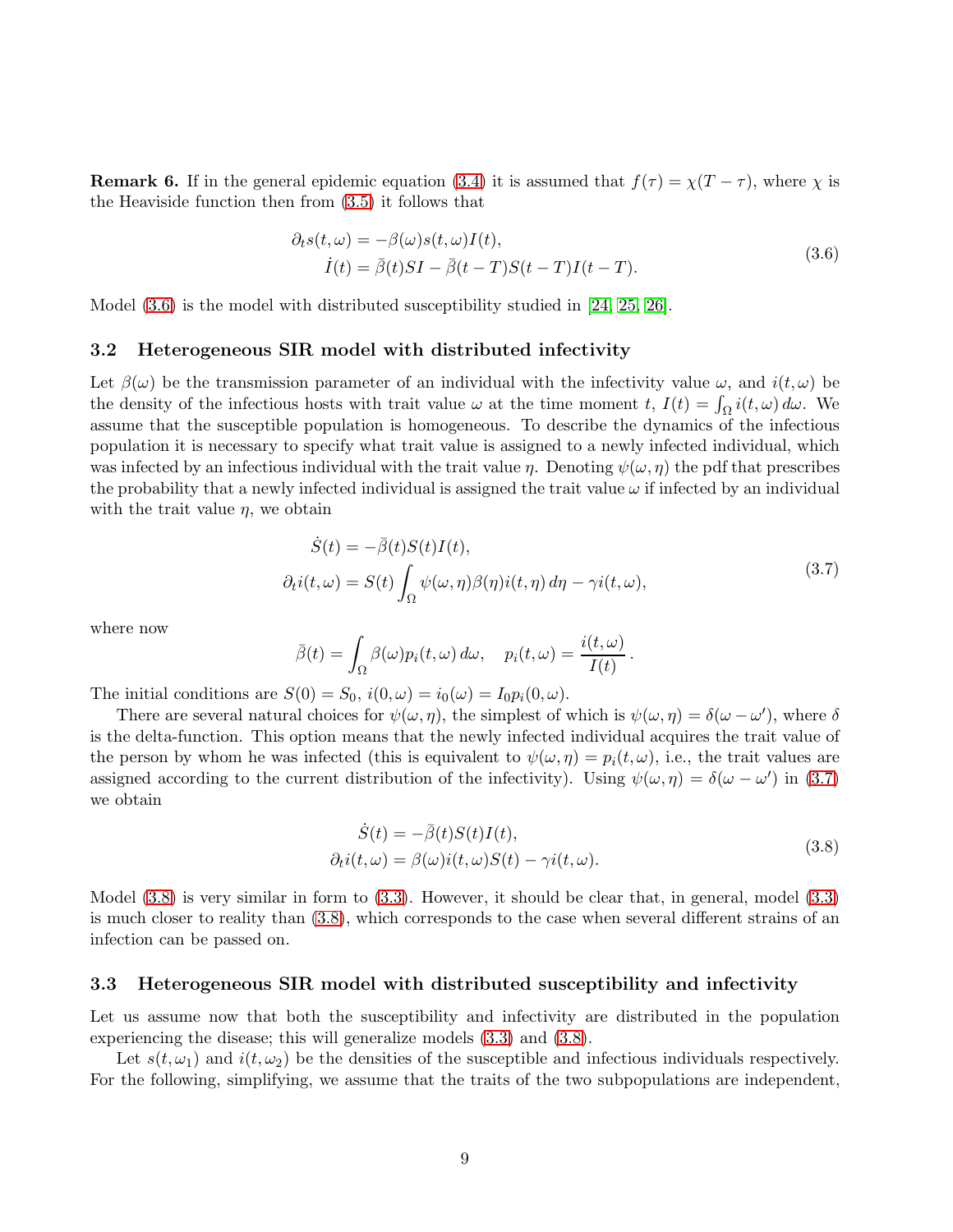i.e.,  $\beta(\omega_1, \omega_2) = \beta_1(\omega_1)\beta_2(\omega_2)$ . The number of susceptible hosts with the trait value  $\omega_1$  infected by infectious individuals with the trait value  $\omega_2$  is given by

$$
\beta_1(\omega_1)s(t,\omega_1)\beta_2(\omega_2)i(t,\omega_2).
$$

Therefore, the total change in the infectious subpopulation with trait value  $\omega_2$  is

$$
\beta_2(\omega_2)i(t,\omega_2)\int_{\Omega_1}\beta_1(\omega_1)s(t,\omega_1)\,d\omega_1,
$$

assuming that  $\psi(\omega, \eta) = \delta(\omega - \eta)$  (cf. [\(3.8\)](#page-8-2)). A similar expression describes the change in the susceptible population. It is worth emphasizing that nothing else except for the standard law of mass action is supposed to formulate the terms for the change in susceptible and infectious subpopulations. Combining the above assumptions we obtain the following model:

$$
\partial_t s(t, \omega_1) = -\beta_1(\omega_1)s(t, \omega_1) \int_{\Omega_2} \beta_2(\omega_2)i(t, \omega_2) d\omega_2
$$
  
\n
$$
= -\beta_1(\omega_1)s(t, \omega_1)\overline{\beta}_2(t)I(t),
$$
  
\n
$$
\partial_t i(t, \omega_2) = \beta_2(\omega_2)i(t, \omega_2) \int_{\Omega_1} \beta_1(\omega_1)s(t, \omega_1) d\omega_1 - \gamma i(t, \omega_2)
$$
  
\n
$$
= \beta_2(\omega_2)i(t, \omega_2)\overline{\beta}_1(t)S(t) - \gamma i(t, \omega_2),
$$
\n(3.9)

<span id="page-9-0"></span>where

$$
\bar{\beta}_1(t) = \mathsf{E}_t[\beta_1] = \int_{\Omega_1} \beta_1(\omega_1) p_s(t, \omega_1) d\omega_1, \quad \bar{\beta}_2(t) = \mathsf{E}_t[\beta_2] = \int_{\Omega_2} \beta_2(\omega_2) p_i(t, \omega_2) d\omega_2.
$$

Model [\(3.9\)](#page-9-0) is supplemented with the initial conditions  $s(0, \omega_1) = S_0 p_s(0, \omega_1)$ ,  $i(0, \omega_2) = I_0 p_i(0, \omega_2)$ .

In the case  $\gamma = 0$  we obtain the heterogeneous SI model with distributed susceptibility and infectivity

$$
\partial_t s(t, \omega_1) = -\beta_1(\omega_1)s(t, \omega_1)\overline{\beta}_2(t)I(t),
$$
  
\n
$$
\partial_t i(t, \omega_2) = \beta_2(\omega_2)i(t, \omega_2)\overline{\beta}_1(t)S(t),
$$
\n(3.10)

<span id="page-9-1"></span>for which the global dynamics is simple and is similar to the simplest homogeneous SI model, when  $S(t) \to 0$ ,  $I(t) \to N$ , when  $t \to \infty$ .

#### 3.4 Heterogeneous SI model with heterogeneous contact structure

Above we discussed mainly about heterogeneity of the hosts: whether all susceptible individuals are of the same type with equal susceptibility, and whether all infectious individuals have equal ability to infect others. Another aspect of heterogeneity is the possible heterogeneous social contact network, which is the one of the central topics in mathematical epidemiology, e.g,  $[7, 11, 17, 42, 48]$  $[7, 11, 17, 42, 48]$  $[7, 11, 17, 42, 48]$  $[7, 11, 17, 42, 48]$  $[7, 11, 17, 42, 48]$ . It is difficult to apply the general theory of heterogeneous populations as presented in Section [2](#page-3-0) to such models, however, there is a simple case, for which some results can be obtained.

Let us assume that  $n(t, \omega)$  denotes the density of individuals in the population, which are making  $\omega$  contacts on average. Every individual can be contacted by another individual, and the individuals differ in an average number of contacts. This situation is usually termed as *separable mixing*. If we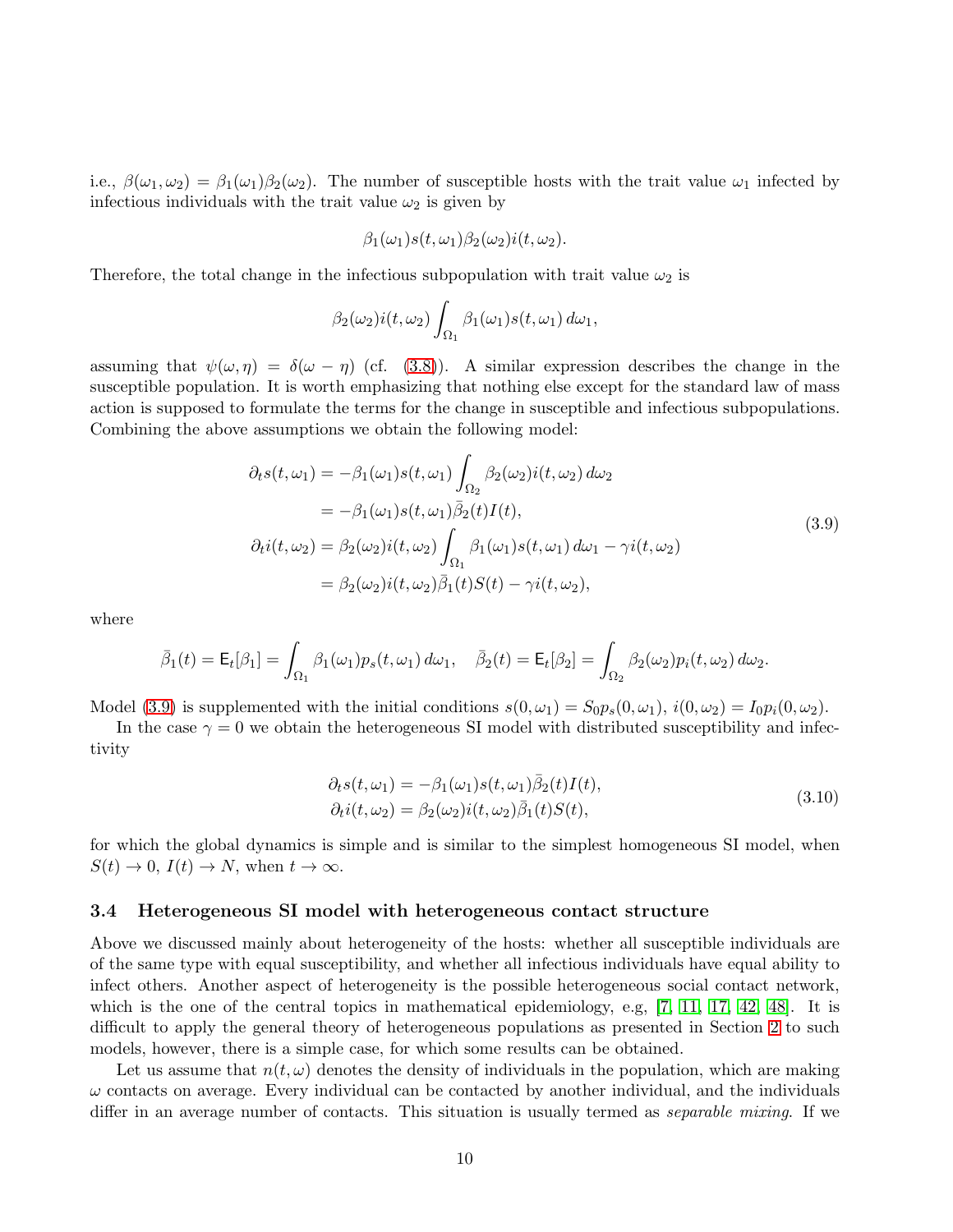denote r the probability of transmission the disease given a contact, then, the simplest SIR-model with separable mixing can be described by the following system:

$$
\partial_t s(t, w) = -r\omega s(t, \omega) \frac{\int_{\Omega} \omega i(t, \omega) d\omega}{\int_{\Omega} \omega s(t, \omega) d\omega + \int_{\Omega} \omega i(t, \omega) d\omega},
$$
\n
$$
\partial_t i(t, w) = -r\omega s(t, \omega) \frac{\int_{\Omega} \omega i(t, \omega) d\omega}{\int_{\Omega} \omega s(t, \omega) d\omega + \int_{\Omega} \omega i(t, \omega) d\omega} - \gamma i(t, \omega).
$$
\n(3.11)

<span id="page-10-7"></span>In case of SI model [\(3.10\)](#page-9-1) ( $\gamma = 0$ ) we have  $s(t, \omega) + i(t, \omega) = n_0(\omega)$  for any t, and  $n_0(\omega)$  is a given density which specifies probability density function of the contact distribution. Using the property  $i(t, \omega) = n_0(\omega) - s(t, \omega)$ , we obtain

<span id="page-10-1"></span>
$$
\partial_t s(t, w) = -r\omega s(t, \omega) \left[ 1 - \frac{\int_{\Omega} \omega s(t, \omega) d\omega}{\int_{\Omega} \omega n_0(\omega) d\omega} \right].
$$
\n(3.12)

We conclude this section with an obvious statement that the list of possible epidemiological models with parametric heterogeneity can be made longer. What is important, however, that models  $(3.3)$ ,  $(3.6), (3.8), (3.9), (3.10),$  $(3.6), (3.8), (3.9), (3.10),$  $(3.6), (3.8), (3.9), (3.10),$  $(3.6), (3.8), (3.9), (3.10),$  $(3.6), (3.8), (3.9), (3.10),$  $(3.6), (3.8), (3.9), (3.10),$  $(3.6), (3.8), (3.9), (3.10),$  $(3.6), (3.8), (3.9), (3.10),$  and  $(3.12)$  all are written in the form  $(2.1)$ – $(2.4)$ , which allows a unified treatment of these models within the mathematical framework outlined in Section [2.](#page-3-0)

## <span id="page-10-0"></span>4 Mathematical analysis of an SIR model

### 4.1 Analysis of heterogeneous SIR model with distributed susceptibility and infectivity

Model [\(3.9\)](#page-9-0) comprises, as particular cases, models [\(3.3\)](#page-7-1) and [\(3.8\)](#page-8-2). Therefore, the main result is stated for this model (the case of distributed susceptibility alone was treated in [\[51\]](#page-25-1)).

<span id="page-10-6"></span>Theorem 7. Heterogeneous SIR model [\(3.9\)](#page-9-0) with distributed susceptibility and infectivity is equivalent to the following two-dimensional non-autonomous system of ODEs:

$$
\dot{S} = -h_1(S)h_2(t, I), \n\dot{I} = h_1(S)h_2(t, I) - \gamma I,
$$
\n(4.1)

<span id="page-10-3"></span>where

<span id="page-10-4"></span>
$$
h_1(S) = S_0(\partial_\lambda \mathsf{M}_1^{-1}(0,\lambda)|_{\lambda = S/S_0})^{-1},\tag{4.2}
$$

<span id="page-10-5"></span>
$$
h_2(t,I) = I_0 e^{-\gamma t} (\partial_{\lambda} \mathsf{M}_2^{-1}(0,\lambda)|_{\lambda = I e^{\gamma t} / I_0})^{-1}, \tag{4.3}
$$

and  $M_i^{-1}(0, \lambda)$ ,  $i = 1, 2$  are the inverse functions to the mgfs of the initial distributions of susceptibility and infectivity respectively.

<span id="page-10-2"></span>Proof. According to Theorem [1,](#page-4-4) system [\(3.9\)](#page-9-0) is equivalent to

$$
\dot{S} = -\bar{\beta}_1(t)\bar{\beta}_2(t)SI,\n\dot{I} = \bar{\beta}_1(t)\bar{\beta}_2(t)SI - \gamma I,\n\dot{q}_1 = -\bar{\beta}_2(t)I,\n\dot{q}_2 = \bar{\beta}_1(t)S,
$$
\n(4.4)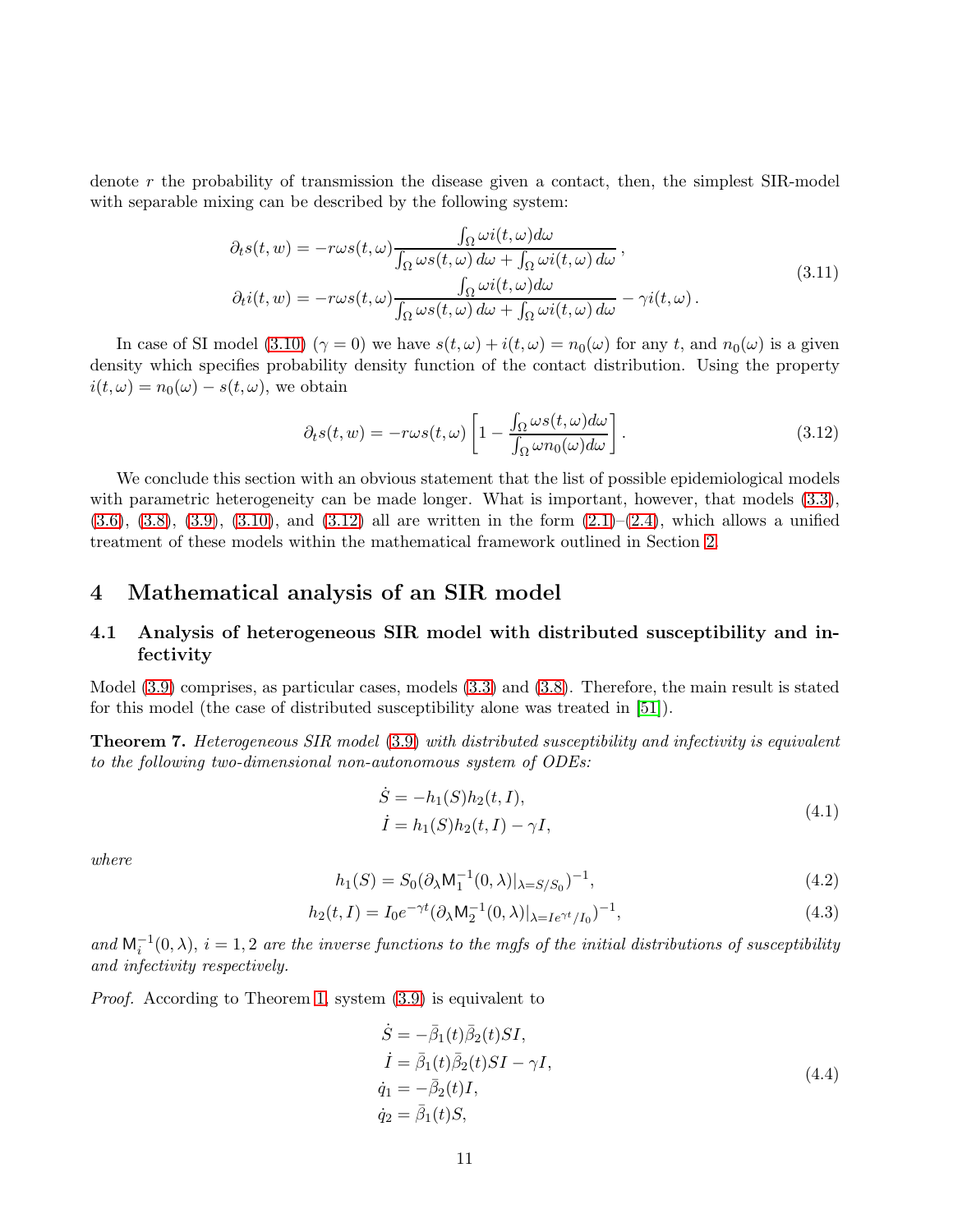where

$$
\bar{\beta}_i(t) = \partial_{\lambda} \ln \mathsf{M}_i(0, \lambda)|_{\lambda = q_i(t)}, \quad i = 1, 2.
$$

From [\(4.4\)](#page-10-2) it follows that

$$
\frac{d}{dt}\ln S = \frac{d}{dt}\ln \mathsf{M}_1(0, q_1),
$$
  

$$
\frac{d}{dt}\ln I = \frac{d}{dt}\ln \mathsf{M}_2(0, q_2) - \gamma,
$$

from which we have two first integrals

<span id="page-11-0"></span>
$$
\frac{S}{S_0} = \mathsf{M}_1(0, q_1), \quad \frac{I e^{\gamma t}}{I_0} = \mathsf{M}_2(0, q_2). \tag{4.5}
$$

Since the mgfs are monotone functions, we can express  $q_1$  and  $q_2$  in [\(4.5\)](#page-11-0) through S and I respectively. Putting the resulting expressions into [\(4.4\)](#page-10-2) and remembering the inverse function theorem, we obtain  $(4.1)$  with  $(4.2)$ ,  $(4.3)$ .

Theorem [7](#page-10-6) gives an important example of a bottom up approach in building mathematical models in epidemiology [\[18,](#page-22-11) [30\]](#page-23-12). We start with a detailed model when each individual in the population has its own parameter value. This model, albeit still oversimplified and unrealistic, takes into account physiological structure of the population without any ad hoc assumptions on the dynamics of the total population sizes. The general theory of the heterogeneous populations with parametric heterogeneity allows to reduce the model to the population-level description, which, incidentally, still can be described as a classical SIR model, which contains non-linear and time-dependent transmission rates. This shows that a great deal of mathematical models, built from the first principles, are still valid and can be used for ecological predictions, because they can be shown to follow from detailed individual-based models.

Let us consider an explicit example (more details are given in  $[52]$ ).

On the power law transmission function. The transmission function (the number of new infectious cases per time unit) is considered to be one of the major ingredients of the models describing spread of an infectious disease [\[19\]](#page-22-4). Historically, borrowing an analogy from the chemical kinetics, this function was supposed to be of a simple bilinear form,  $\propto SI$ , which means that the law of mass action is assumed to hold [\[31\]](#page-23-8) (this is often called density dependent transmission function). If one assumes that the number of contacts is fixed for any individual and does not depend on the population size, than the transmission function takes the form  $\propto SI/N$  (frequency dependent transmission function). If the population size constant these two transmission function yield the same predictions, whereas variable population size can produce different behaviors (e.g.,  $[12, 54]$  $[12, 54]$ ). Other transmission functions are also possible, see [\[47\]](#page-24-9). Important point here is that most of the used nonlinear functions, that are somewhat intermediate between density and frequency dependent modes of transmission, are phenomenological and lack any mechanistic derivation.

One of most frequently used transmission function takes the form

<span id="page-11-1"></span>
$$
T(S,I) = \beta S^p I^q, \quad p, q > 0. \tag{4.6}
$$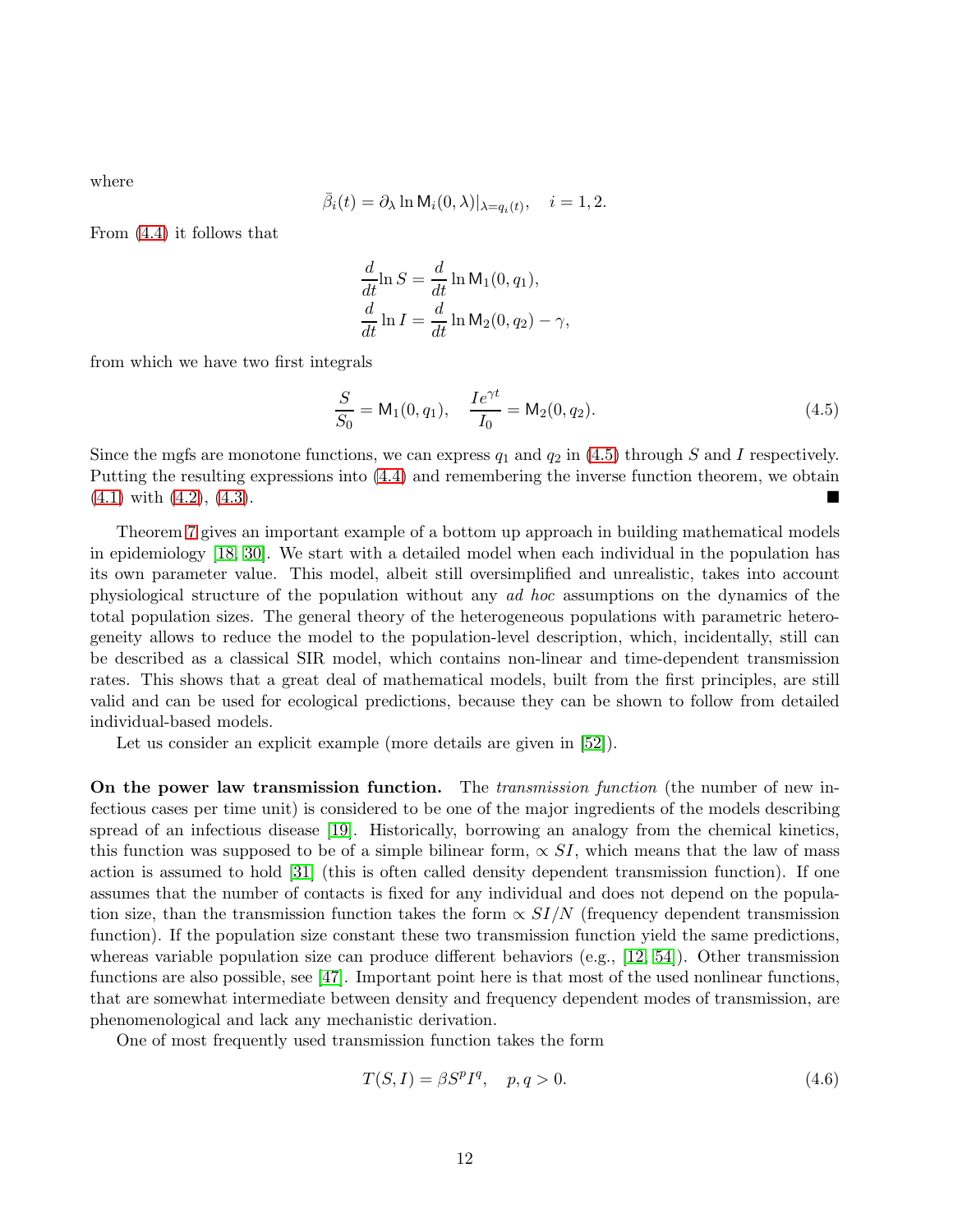This function is often called the power law transmission function. It was used in, e.g., [\[61,](#page-25-6) [62\]](#page-25-7) in the form  $T(S, I) = \beta S^{p}I$ . Severo [\[58\]](#page-25-8) considered the full form [\(4.6\)](#page-11-1), see also [\[44,](#page-24-12) [45\]](#page-24-13) for a detailed mathematical analysis of epidemiological models with the power law transmission function. Simulations [\[56,](#page-25-9) [59\]](#page-25-10) show that power law transmission function indeed improves an accuracy of the mean-field SIR models. Using Theorem [7](#page-10-6) we can show that the power law transmission function can be inferred from the heterogeneous SIR models [\(3.9\)](#page-9-0) and [\(3.10\)](#page-9-1).

Let us assume that the initial distribution of susceptibility is a gamma-distribution with parameters  $k_1$  and  $\nu_1$ :

<span id="page-12-0"></span>
$$
p_1(0,\omega) = \frac{\nu_1^{k_1}}{\Gamma(k_1)} \omega^{k_1 - 1} w^{-\nu_1 \omega}, \quad \omega \ge 0, \quad k_1, \nu_1 > 0.
$$
 (4.7)

From [\(4.7\)](#page-12-0) one has, assuming additionally that  $\beta_1(\omega_1) = \omega_1$ ,

<span id="page-12-2"></span>
$$
\mathsf{M}_1(\lambda) = \left(1 - \frac{\lambda}{\nu_1}\right)^{-k_1},\tag{4.8}
$$

therefore the expression in [\(4.2\)](#page-10-4) is given by

<span id="page-12-1"></span>
$$
h_1(S) = \frac{k_1}{\nu_1} S \left(\frac{S}{S_0}\right)^{1/k_1}.
$$
\n(4.9)

An analogous expression can be obtained for  $h_2(t, I)$  if it is postulated that the initial distribution of infectivity is also a gamma-distribution [\(4.7\)](#page-12-0) with parameters  $k_2, \nu_2$  and  $\beta_2(\omega_2) = \omega_2$ . Expression [\(4.9\)](#page-12-1) implies

**Corollary 8.** The power law transmission function [\(4.6\)](#page-11-1) with the heterogeneity parameters  $q = 1$ ,  $p =$  $1 + 1/k_1$  can be obtained as a consequence of the distributed heterogeneous SIR model [\(3.3\)](#page-7-1) with distributed susceptibility if the initial distribution of susceptibility is the gamma-distribution with parameters  $k_1, \nu_1$ .

The power law transmission function [\(4.6\)](#page-11-1) with the heterogeneity parameters  $q = 1 + 1/k_2$ ,  $p = 1 +$  $1/k_1$  can be obtained as a consequence of the distributed heterogeneous SI model [\(3.10\)](#page-9-1) with distributed susceptibility and infectivity if the initial distribution of susceptibility is the gamma-distribution with parameters  $k_1$ ,  $\nu_1$  and the initial distribution of infectivity if the gamma-distribution with parameters  $k_2, \nu_2.$ 

<span id="page-12-3"></span>Remark 9. Using [\(2.8\)](#page-4-3) and [\(2.12\)](#page-5-2) it is straightforward to show that for the initial gamma distribution of susceptibility, the time-dependent distribution is also the gamma-distribution with parameters  $k_1$ and  $\nu_1 - q_1(t)$ , where  $q_1(t)$  is the solution of the corresponding auxiliary equation [\(2.7\)](#page-4-6). That is, we have

$$
\bar{\beta}_1(t) = \mathsf{E}_t[\beta_1] = \frac{k_1}{\nu_1 - q_1(t)}, \quad \sigma_1^2(t) = \frac{k_1}{(\nu_1 - q_1(t))^2}.
$$

Note that for any time moment the coefficient of variation  $cv = \sigma_1(t)/\bar{\beta_1}(t) = 1/\sqrt{k_1}$  and does not depend on t.

Remark 10. To analytically analyze models with parameter distributions it is useful to have families of distributions for which their mgfs are known, as in the case of the gamma-distribution. A very general family of distributions is the so-called power variance function distributions (PVF distributions)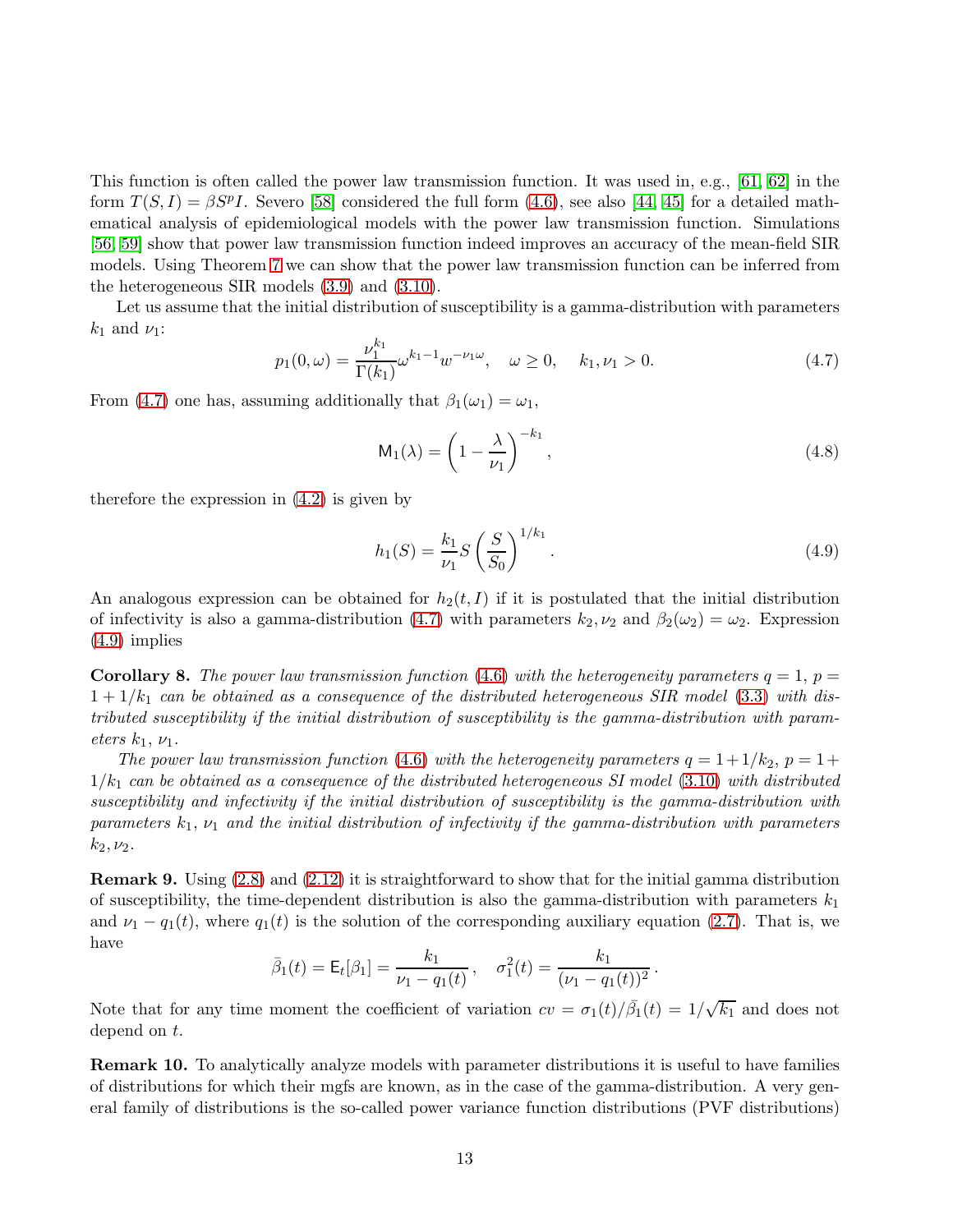[\[2\]](#page-21-4), which are defined through mgf:

<span id="page-13-0"></span>
$$
M(\lambda) = \exp\left[-\rho \left\{1 - \left(\frac{\nu}{\nu - \lambda}\right)^m\right\}\right],
$$
\n(4.10)

with  $\nu > 0$ ,  $m > -1$ ,  $m\rho > 0$ .

The mgf [\(4.10\)](#page-13-0) describes a number of distributions. For instance, if  $\rho \to \infty$  and  $m \to 0$  in such a way that  $\rho m \to k$ , then [\(4.10\)](#page-13-0) reduces to the mgf of the gamma-distribution [\(4.8\)](#page-12-2). When  $m > 0$  then [\(4.10\)](#page-13-0) gives a compound Poisson distribution, which is the sum of independent gamma-distributions with the parameters  $\nu$  and m, when the number of summand is Poisson distributed with expectation ρ. Such compound Poisson distribution has non-zero mass probability at zero, which means, in terms of susceptibility to a disease, that there is part of population of mass  $\exp\{-\rho\}$  that is immune to the disease. When  $m = -1/2$  and  $\rho < 0$  we have an inverse gaussian (Wald) distribution. Other limiting distributions are possible, which gives a wide choice of heterogeneity distributions [\[2\]](#page-21-4).

From [\(4.10\)](#page-13-0) it can be shown that

$$
\mathsf{E}[Z] = \frac{\rho m}{\nu}, \quad \mathsf{Var}[Z] = \frac{\rho m}{\nu} \frac{m+1}{\nu}.
$$

Equation [\(2.8\)](#page-4-3) implies that the time dependent parameter distribution of the models with parametric heterogeneity is still PVF distribution if the initial one is given by [\(4.10\)](#page-13-0), with the following change in parameters:

$$
\rho \to \rho \left(\frac{\nu}{\nu - q(t)}\right)^m, \quad \nu \to \nu - q(t), \quad m \to m.
$$

Not all the distributions possess this "stability" property: e.g., the initial uniform distribution turns into truncated exponential distribution.

On the final epidemic size. A very important quantity of the SIR model [\(3.1\)](#page-6-2) is the final epidemic size, which can be defined as the number of susceptible hosts that escape infection, and which we denote  $S_{\infty}$ . From [\(3.1\)](#page-6-2) it follows that in the homogeneous case this number can be found as the root to the equation

<span id="page-13-2"></span>
$$
S_{\infty} = S_0 e^{\beta (S_{\infty} - N)/\gamma}.
$$
\n(4.11)

Consider again the heterogeneous SIR model [\(3.3\)](#page-7-1) with distributed susceptibility. Theorem [7](#page-10-6) implies

Corollary 11. The final epidemic size of the heterogeneous SIR model with distributed susceptibility [\(3.3\)](#page-7-1) can be found as the root to the equation

<span id="page-13-1"></span>
$$
S_{\infty} = S_0 \mathsf{M}\big((S_{\infty} - N)/\gamma\big). \tag{4.12}
$$

*Proof.* From the first equation in  $(4.4)$  and recalling the third equation in  $(3.1)$  we find that

$$
\frac{d}{dt}\ln S(t) = \frac{d}{dt}\ln \mathsf{M}(-R/\gamma),
$$

from which, after integration and using the fact  $R_{\infty} = N - S_{\infty}$ , [\(4.12\)](#page-13-1) follows.

Remark 12. Equation [\(4.11\)](#page-13-2) is a particular case of [\(4.12\)](#page-13-1) if the initial distribution of susceptibility is the delta-function.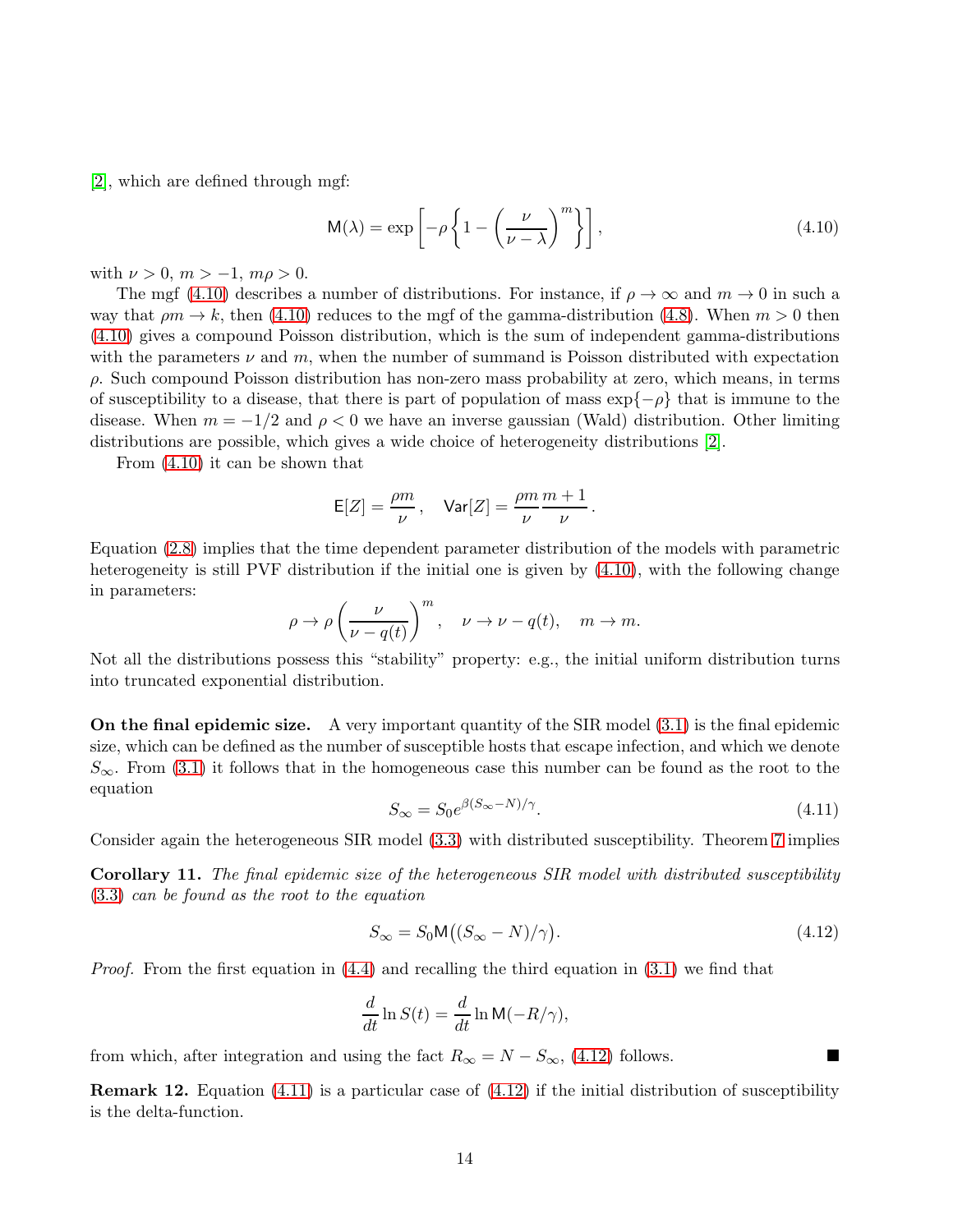

<span id="page-14-0"></span>Figure 1: Final epidemic sizes versus the initial variance of the susceptibility distributions for two initial distributions: a gamma distribution (the top curve) and a Wald distribution (the bottom curve). All other parameters are the same for both cases

Remark 13. Equation [\(4.12\)](#page-13-1) can also be obtained from the general epidemic equation [\(3.4\)](#page-7-3), which shows that no assumptions on the distribution of epidemic length is required to deduce [\(4.12\)](#page-13-1). A very careful mathematical analysis of this equation is given in [\[41\]](#page-24-14), and we refer the reader to this reference for many intricate details. We note that for the first time equation [\(4.12\)](#page-13-1) was written in [\[9\]](#page-22-7) for a discrete distribution of susceptibility. It can be easily proved that the final epidemic size equation implies that the epidemic is the most severe in case of a totally uniform population; heterogeneity in susceptibility increases the final epidemic size  $S_{\infty}$  (see Fig. [1\)](#page-14-0).

Consider a numerical example. Let us assume that we have two SIR model [\(3.3\)](#page-7-1) with heterogeneous susceptibility, and the initial distributions are given by a gamma and Wald distributions respectively with the same initial mean values and the same variances. The final epidemic sizes are shown in Fig. [1](#page-14-0) depending on the initial variances.

Figure [1](#page-14-0) allows to make an important conclusion: to infer the final epidemic size for an SIR model with distributed susceptibility it is not enough to know only several first moments of the initial distribution. This conclusion is somewhat restrictive for a predictive use of such models; however, it also signifies that various approximation techniques can lead to erroneous conclusions. As an example consider the final epidemic size equation for [\(3.6\)](#page-8-0), obtained in [\[26\]](#page-23-3) with two different methods. First it was supposed that the susceptibility distribution is a gamma-distribution. The second approach was to consider an infinite dimensional system of ODE, which can be inferred from [\(3.6\)](#page-8-0), for the moments of the corresponding distribution (this is a natural strategy for analyzing infinite dimensional dynamical systems of the form  $(2.2)$ , see [\[49,](#page-24-6) [60\]](#page-25-0)). Inasmuch as it is impossible to solve a system with infinite number of equations, various techniques to close such systems exit. In particular, it was supposed in [\[26\]](#page-23-3) that the coefficient of variation is constant. This assumption led to the same result as was obtained for the initial gamma distribution. Therefore, it was concluded that the exact form of the initial distribution is irrelevant because two seemingly different approaches lead to the same outcome. However, theory from Section [2](#page-3-0) shows that the opposite is true. First, Remark [9](#page-12-3) gives the explanation why two approaches in [\[26\]](#page-23-3) turned out to be equivalent. And second, Fig. [1](#page-14-0) provides indirect proof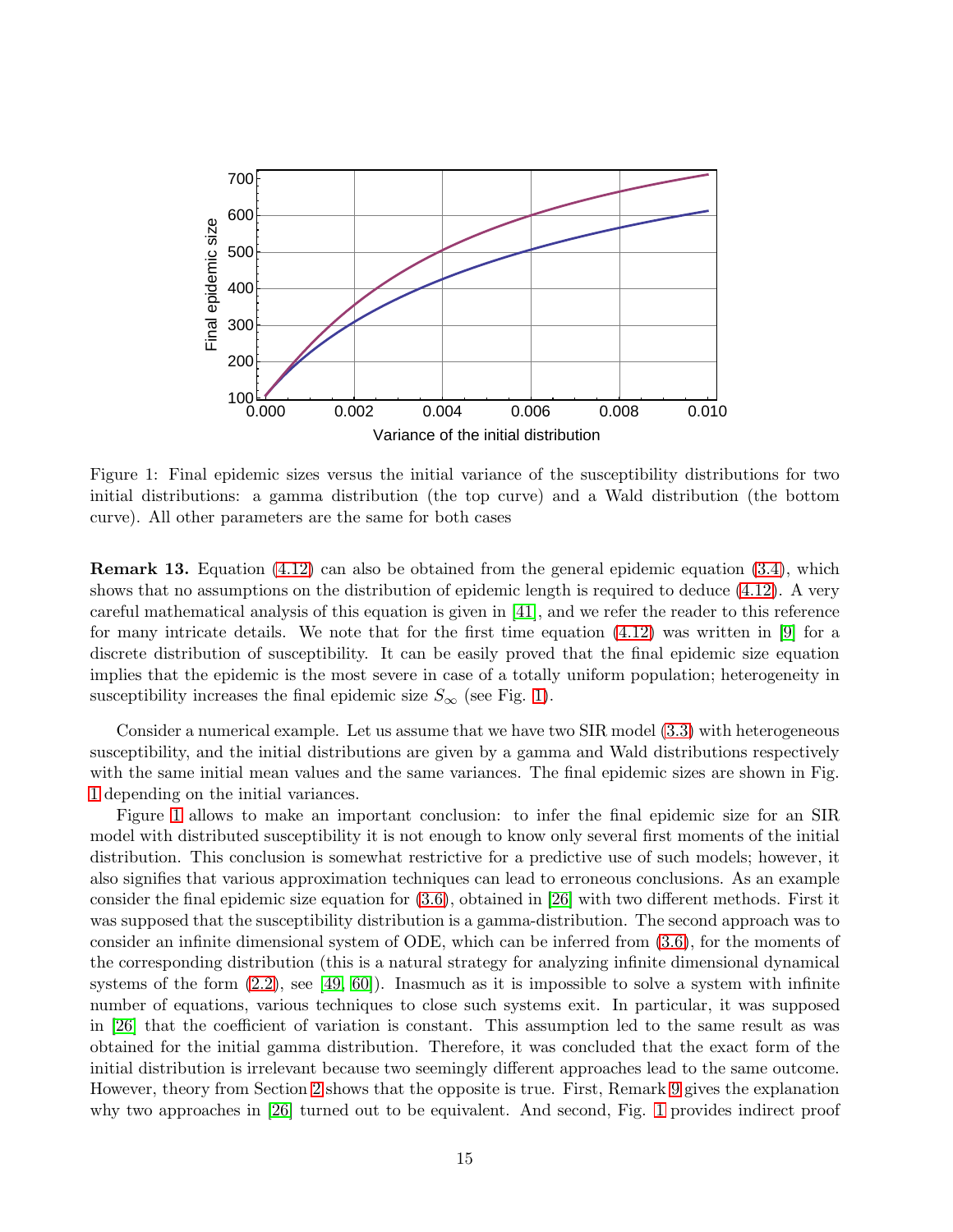

<span id="page-15-0"></span>Figure 2: Solutions to the heterogeneous SIR model [\(3.3\)](#page-7-1) with distributed susceptibility. The parameters are  $S_0 = 999, I_0 = 1, \gamma = 700, \bar{\beta}_1(0) = 1$  and the initial distribution of susceptibility is the gamma distribution with  $\sigma_1^2(0) = 0, 0.2, 0.4, 0.6, 0.8, 1, 1.2$  (from the bottom to top curves for the susceptible hosts, and the opposite direction for the infectious hosts)

that the final epidemic size depends on the exact form of the underlying susceptibility distribution (see also [\[41\]](#page-24-14) for exact mathematical statements).

Unfortunately, for the general case of the SIR model [\(3.9\)](#page-9-0) with distributed susceptibility and infectivity we were not able to obtain a simple equation for the final epidemic size.

Numerical illustration. In Fig. [2](#page-15-0) numerical solutions for [\(3.3\)](#page-7-1) are shown for different initial variances of the parameter distribution and equal means, which confirms that the heterogeneity in susceptibility decreases the severity an an epidemic.

In Fig. [3](#page-16-0) numerical solutions for system [\(3.8\)](#page-8-2) are shown for different initial variances of infectivity and equal means. This figure shows that the distributed infectivity has an opposite effect on the severity of an epidemic comparing with the distributed susceptibility: the more heterogeneous the initial distribution of infectivity is, the smaller the number of susceptible hosts that escape the infection.

The last conclusion can be cast in an exact mathematical statement if one is interested only in the initial period of the epidemic.

<span id="page-15-1"></span>**Corollary 14.** Let  $S_1(t)$ ,  $S_2(t)$  be the solutions to [\(3.3\)](#page-7-1) with the initial conditions that satisfy  $\sigma_1^2(0)$  >  $\sigma_2^2(0)$  for the distribution of susceptibility, all other initial conditions being equal. Then there exists  $\varepsilon > 0$  such that  $S_1(t) > S_2(t)$  for all  $t \in (0, \varepsilon)$ .

Let  $S_1(t)$ ,  $S_2(t)$  be the solutions to [\(3.8\)](#page-8-2) with the initial conditions that satisfy  $\sigma_1^2(0) > \sigma_2^2(0)$  for the distribution of infectivity, all other initial conditions being equal. Then there exists  $\varepsilon > 0$  such that  $S_1(t) < S_2(t)$  for all  $t \in (0, \varepsilon)$ .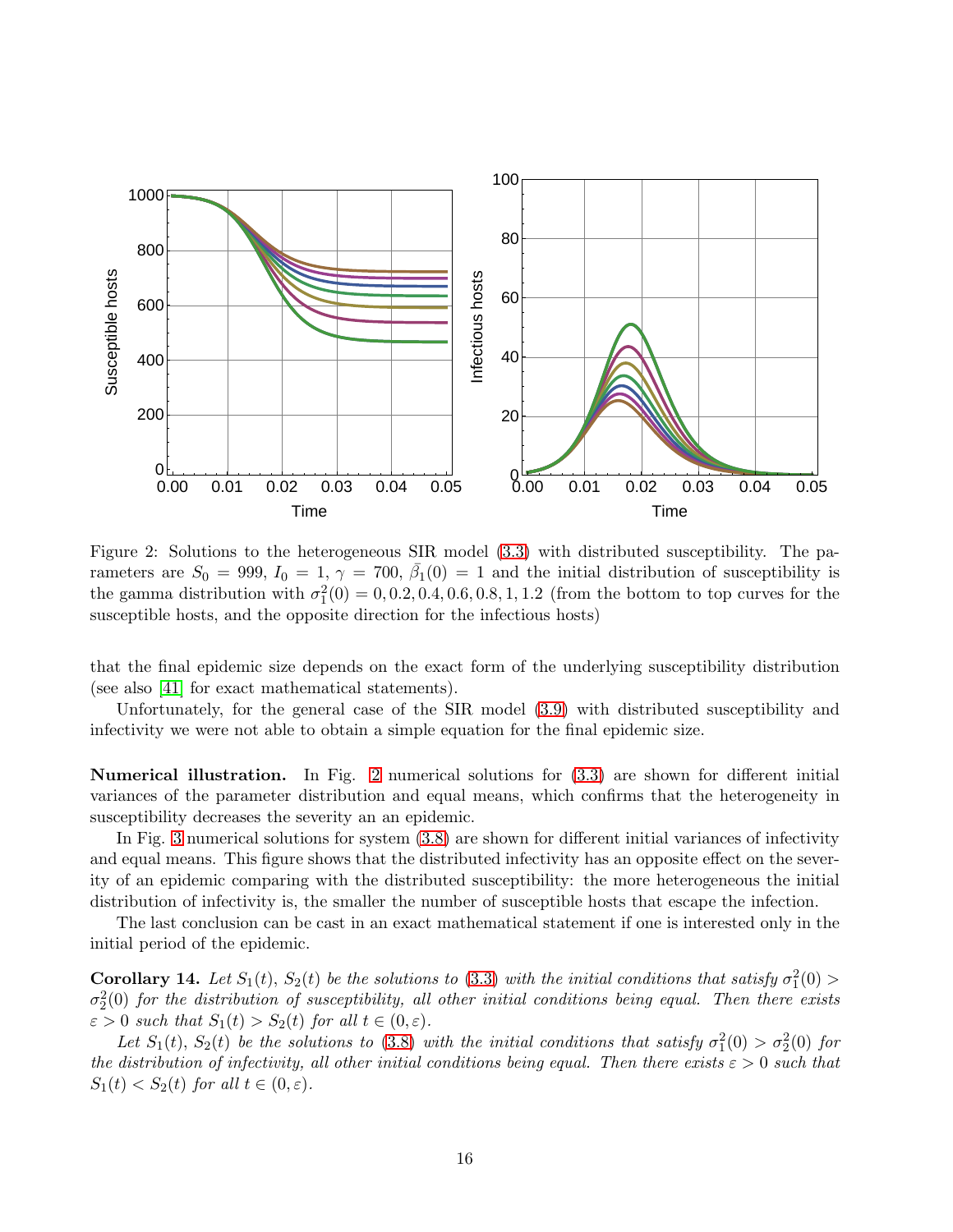

<span id="page-16-0"></span>Figure 3: Solutions to the heterogeneous SIR model [\(3.8\)](#page-8-2) with distributed infectivity. The parameters are  $S_0 = 999, I_0 = 1, \gamma = 700, \bar{\beta}_1(0) = 1$  and the initial distribution of infectivity is the gamma distribution with  $\sigma_2^2(0) = 0, 0.005, 0.01, 0.015, 0.02, 0.025, 0.03$  (from the top to bottom curves for the susceptible hosts, and the opposite direction for the infectious hosts)

*Proof.* Using  $(2.13)$  and differentiating the first equation in  $(3.3)$  we obtain

$$
S''(t) = I^2 S(\sigma^2(t) + \overline{\beta}(t)) - \overline{\beta}(t)I'S,
$$

or, at the initial time moment,  $S_1''$  $J_1''(0) > S_2''(0)$ , which proves the first part the corollary. The second part is proved in a similar way.

Finally, for the general heterogeneous SIR model [\(3.9\)](#page-9-0) with distributed infectivity and susceptibility some numerical results are shown in Fig. [4,](#page-17-0) where the initial distributions of susceptibility and infectivity are combined from those in Figs. [2](#page-15-0) and [3.](#page-16-0) The conclusion from numerical calculations is that the interaction of the distributions of susceptibility and infectivity is nonlinear and cannot be predicted from knowing the final outcomes of separate epidemics (see also [\[8\]](#page-22-13) for the discussion of the final epidemic size of the model [\(3.9\)](#page-9-0)).

#### 4.2 Heterogeneous SIR model with distributed contact number

<span id="page-16-1"></span>Here we start with system [\(3.11\)](#page-10-7):

$$
\partial_t s(t, w) = -r\omega s(t, \omega)\mu(t), \n\partial_t i(t, w) = -r\omega s(t, \omega)\mu(t) - \gamma i(t, \omega),
$$
\n(4.13)

where

$$
\mu(t) = \frac{\int_{\Omega} \omega i(t,\omega) d\omega}{\int_{\Omega} \omega s(t,\omega) d\omega + \int_{\Omega} \omega i(t,\omega) d\omega}.
$$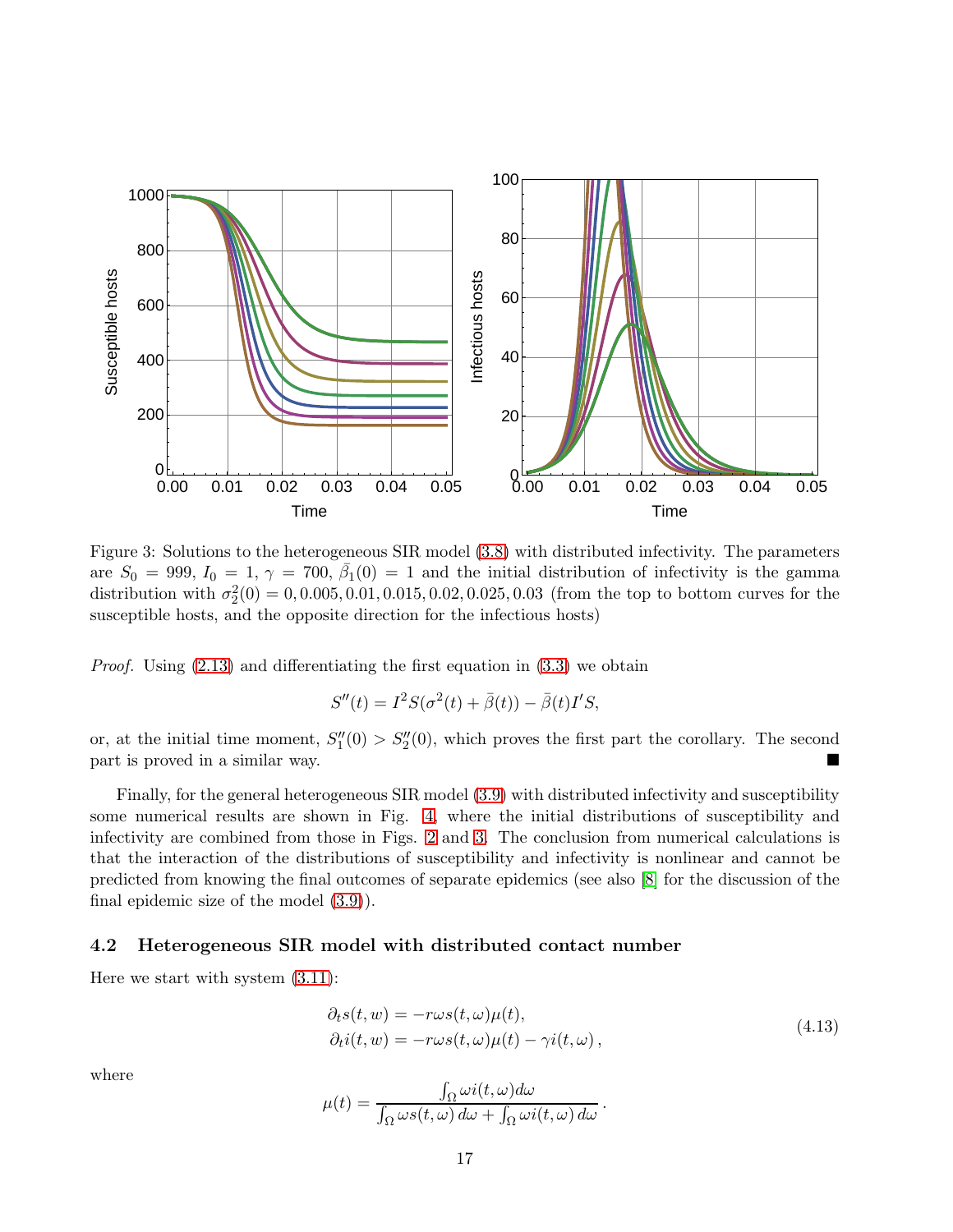

<span id="page-17-0"></span>Figure 4: Solutions to the heterogeneous SIR model [\(3.9\)](#page-9-0) with distributed infectivity and susceptibility . The parameters are  $S_0 = 999$ ,  $I_0 = 1$ ,  $\gamma = 700$ ,  $\overline{\beta}_1(0) = 1$  and the initial distribution of susceptibility is the gamma distribution with  $\sigma_1^2(0) = 0, 0.2, 0.4, 0.6, 0.8, 1, 1.2$ , the initial distribution of infectivity is the gamma distribution with  $\sigma_2^2(0) = 0, 0.005, 0.01, 0.015, 0.02, 0.025, 0.03$ 

First we note that system [\(4.13\)](#page-16-1) is not covered by Theorem [1,](#page-4-4) therefore, at least using the framework from Section [2,](#page-3-0) we cannot reduce this system to an ODE system. However, some results are still possible to obtain. In particular, we give a simple derivation of the expression for the initial growth of  $\mu(t)$  (cf. [\[46\]](#page-24-15)).

If we denote  $K(t) = \int_{\Omega} \omega i(t, \omega)$ , then

$$
K'(t) = r\mathsf{E}[\omega^2]S\mu(t) - \gamma K(t).
$$

<span id="page-17-1"></span>Differentiating  $\mu(t)$  yields

$$
\mu'(t) = \frac{K'(t)}{\int_{\Omega} \omega s(t,\omega) d\omega + \int_{\Omega} \omega i(t,\omega) d\omega} + \gamma \mu^2(t) =
$$
  
\n
$$
= \frac{r \mathbb{E}[\omega^2] S \mu(t)}{\int_{\Omega} \omega s(t,\omega) d\omega + \int_{\Omega} \omega i(t,\omega) d\omega} - \gamma \mu(t) + \gamma \mu^2(t) =
$$
  
\n
$$
= \mu(t) \left( \frac{r \mathbb{E}[\omega^2] S}{\mathbb{E}[\omega] S + K(t)} - \gamma \right) + \gamma \mu^2(t) =
$$
  
\n
$$
= \mu(t) \left( \frac{r \mathbb{E}[\omega^2]}{\mathbb{E}[\omega]} - \gamma \right) + \gamma \mu^2(t),
$$
\n(4.14)

where the last equality holds for  $t \to 0$  because  $S(t) \to N$  and  $K(t) \to 0$ . In words, we obtained the well known results [\[46\]](#page-24-15) that initially the change in the number of susceptible hosts is proportional not to the mean number of contacts but to the mean number plus the coefficient of variation. This shows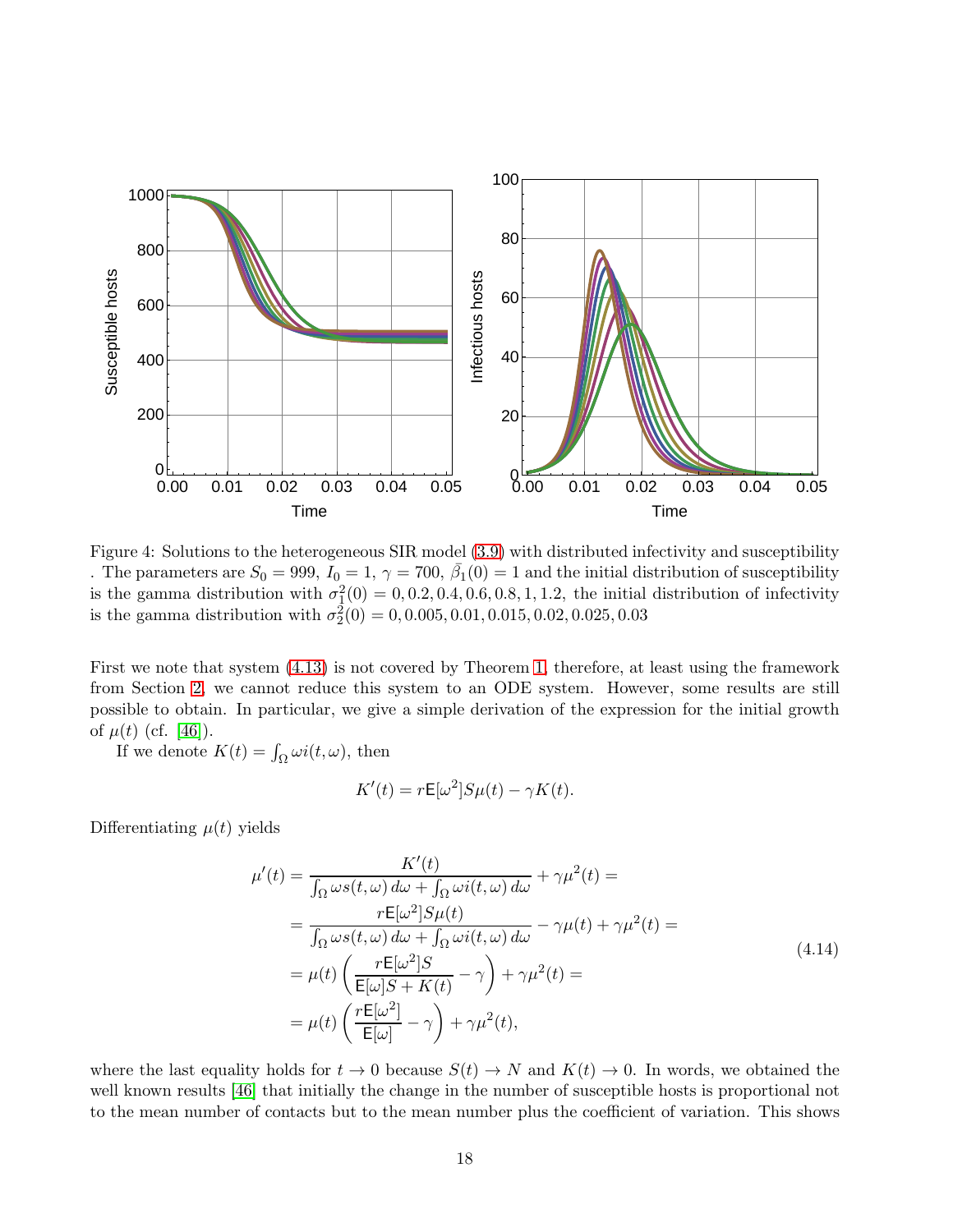that the individuals who have a high number of contacts contribute disproportionally to the spread of an epidemic.

Corollary [14](#page-15-1) implies that in case of distributed susceptibility or infectivity the initial phase of an epidemic can be determined by the first two moments. Here we prove that this is not so for model [\(4.13\)](#page-16-1), as it was shown in [\[60\]](#page-25-0). The proof uses Theorem [1,](#page-4-4) direct proof is given in [\[60\]](#page-25-0). We use the notation  $L(t) = \int_{\Omega} \omega s(t, \omega) d\omega$ .

**Lemma 15.** Let  $S_1(t)$ ,  $S_2(t)$  be the solutions to model [\(4.13\)](#page-16-1) with the initial conditions such that  $\sigma_1^2(t) > \sigma_2^2(t)$  for the distribution of the contact number, all other initial conditions being equal. If  $L(0) < K(0)$  then there exists  $\varepsilon > 0$  such that  $S_1(t) > S_2(t)$  for all  $t \in (0,\varepsilon)$ . If  $L(0) > K(0)$  then the opposite holds.

<span id="page-18-0"></span>Proof. From the first equation in [\(4.13\)](#page-16-1) it follows

$$
S'' = -r\mathbf{E}'[\omega]S\mu(t) - \mu(t)\mathbf{E}[\omega]S' - \mathbf{E}[\omega]S\mu'(t) = \text{(from (2.13) and (4.14))}
$$

$$
= r\sigma^2(t)\mu^2(t)S - \mu(t)\mathbf{E}[\omega]S\left[\frac{r\mathbf{E}[\omega^2]S}{L(t) + K(t)} - \gamma\right] + \dots =
$$

$$
= \sigma^2(t)\mu^2(t)S\left[1 - \frac{L(t)}{K(t)}\right] + \dots,
$$
(4.15)

where dots denote terms that depend only on the first moment of the contact distribution.

From [\(4.15\)](#page-18-0) lemma follows.

As it was mentioned, Theorem [7](#page-10-6) cannot be applied to [\(4.13\)](#page-16-1). However, if we consider the case  $\gamma = 0$ , we still can reduce the heterogeneous model to ODE. We rewrite equation [\(3.12\)](#page-10-1) in the form

<span id="page-18-1"></span>
$$
\partial_t s(t, w) = -r\omega s(t, \omega) \left[ 1 - \frac{\bar{\omega}(t)S(t)}{C} \right],
$$
\n(4.16)

where C is the number of contacts, which are made by the total population,  $\bar{\omega}(t)$  is the average number of contacts made by one susceptible individual at time t. Theorem [7](#page-10-6) implies that  $(4.16)$  is equivalent to the following ODE:

<span id="page-18-2"></span>
$$
\dot{S}(t) = -rh(S)\left[1 - \frac{h(S)}{C}\right],\tag{4.17}
$$

where  $h(S)$  is given by [\(4.2\)](#page-10-4). For example, if the initial distribution of the number of contacts of susceptible hosts is a gamma distribution with parameters k and  $\nu$ , equation [\(4.17\)](#page-18-2) takes the form

<span id="page-18-3"></span>
$$
\dot{S}(t) = -r\frac{k}{\nu} \left[ \frac{S}{S_0} \right]^{1/k} S \left( 1 - \frac{k}{\nu} \left[ \frac{S}{S_0} \right]^{1/k} \frac{S}{C} \right). \tag{4.18}
$$

Numerical solutions of [\(4.17\)](#page-18-2) for two parameter sets are given in Figs. [5](#page-19-0) and [6.](#page-19-1) These figures show that initially the heterogeneous contact rates increase the speed of an epidemic; in the long term run, however, the presence of individuals who make a small number of contacts, slows the epidemic down.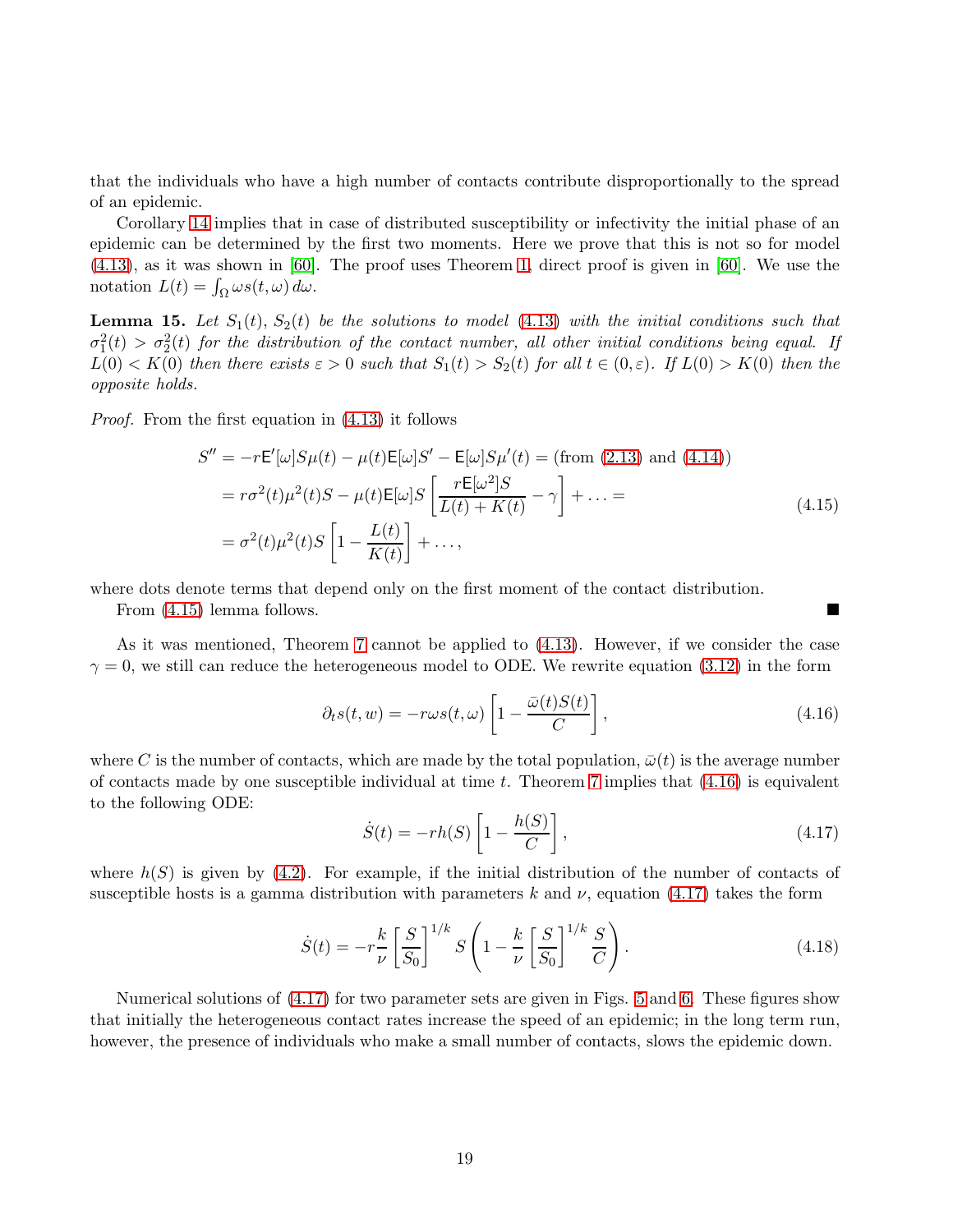

<span id="page-19-0"></span>Figure 5: Solutions to the heterogeneous SI model [\(4.18\)](#page-18-3) with distributed contact number. The parameters are  $S_0 = 999$ ,  $I_0 = 1, \bar{\omega}(0) = 1$  and the initial distribution of contact number is the gamma distribution with  $\sigma^2(0) = 0, 0.1, 0.2, 0.3, 0.4, 0.5, 0.6, 0.7, 0.8, 0.9, 1$ 



<span id="page-19-1"></span>Figure 6: Solutions to the heterogeneous SI model [\(4.18\)](#page-18-3) with distributed contact number. The parameters are  $S_0 = 999$ ,  $I_0 = 1, \bar{\omega}(0) = 5$  and the initial distribution of contact number is the gamma distribution with  $\sigma^2(0) = 0, 10, 20, 30, 40, 50, 60, 70, 80, 90, 100$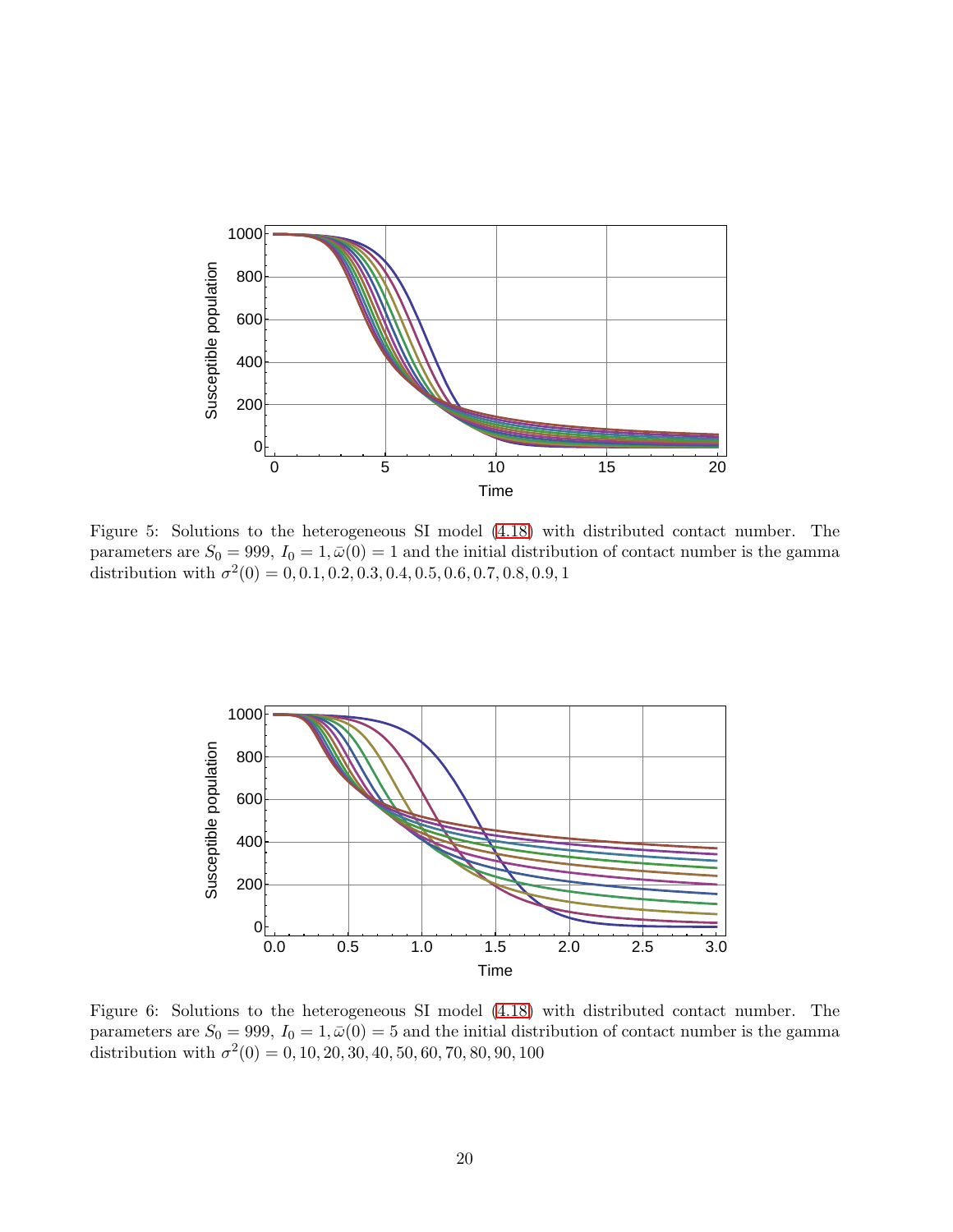## <span id="page-20-0"></span>5 Concluding comments

In this manuscript we reviewed and generalized several known results on the spread of epidemics in a closed heterogeneous population obtained with the help of the theory of heterogeneous populations with parametric heterogeneity. Our discussion was mainly about the SIR model  $(3.9)$  and its particular cases  $(3.3)$ ,  $(3.8)$ , and  $(3.10)$ . We also introduced the methods of the theory of heterogeneous populations to the models that take into account non-uniform contact structure of the population, noting that explicit results can be inferred only for a very limited case of the SI model [\(4.16\)](#page-18-1).

While speaking of heterogeneity of the populations experiencing a disease, three different sources of heterogeneity can be accounted for. First, this is the heterogeneity in disease parameters that we termed the parametric heterogeneity, and we discussed this at length in the main text. Secondly, this is the heterogeneity of the social structure, which results in a different contact rates for different individuals. Finally, there is a third source of heterogeneity: the distribution of the infection length. For most models in the text it was tacitly assumed that this distribution is exponential with the mean  $1/\gamma$  for all the infectious individuals. This assumption is usually made to simplify the mathematics and does not correspond to real situations. Using the approach from Section [2](#page-3-0) it is possible to slightly generalize our models by assuming that parameter  $\gamma$  is also distributed through the population. Proceeding along the lines of Section [3,](#page-6-0) we obtain

$$
\dot{S} = -\beta SI,\n\partial_t i(t,\omega) = \beta Si(t,\omega) - \gamma(\omega)i(t,\omega),
$$
\n(5.1)

<span id="page-20-2"></span><span id="page-20-1"></span>which is equivalent, according to Theorem [1,](#page-4-4) to the system

$$
\dot{S} = -\beta SI,
$$
  
\n
$$
\dot{I} = \beta SI - \partial_{\lambda} \ln M(\lambda)|_{\lambda = -t} I,
$$
\n(5.2)

with the mgf  $M(\lambda)$  of the initial distribution of  $\gamma$ . Systems [\(5.1\)](#page-20-1) and [\(5.2\)](#page-20-2) assume that the population consists of subpopulations, each of which has an exponentially distributed infection length, but this length varies from group to group according to the given initial distribution. A somewhat more interesting approach is to consider instead of [\(5.1\)](#page-20-1) the following system

$$
\dot{S} = -\bar{\beta}(t)SI,\n\partial_t i(t,\omega) = \beta(\omega)Si(t,\omega) - \gamma(\omega)i(t,\omega),
$$
\n(5.3)

<span id="page-20-3"></span>where  $\beta(\omega)$  and  $\gamma(\omega)$  are correlated. Model [\(5.3\)](#page-20-3) is not covered by Theorem [1,](#page-4-4) but still can be tackled with the general theory from [\[37\]](#page-24-0).

<span id="page-20-4"></span>In the mathematical models considered in the text it was always assumed that the population size is closed. This assumption allowed to formulate the models in the form suitable for Theorem [1.](#page-4-4) It is a natural extension to consider models, when the demography and immigration processes are taken into account. This is very important because heterogeneous susceptibility of many diseases can be explained by a heritable genetic basis. For example, we can consider the simplest SIR model with distributed susceptibility and recruitment in the form

$$
\partial_t s(t,\omega) = \Lambda s(t,\omega) - \beta(\omega)s(t,\omega)I,
$$
  
\n
$$
\dot{I} = \bar{\beta}(t)SI - \gamma I.
$$
\n(5.4)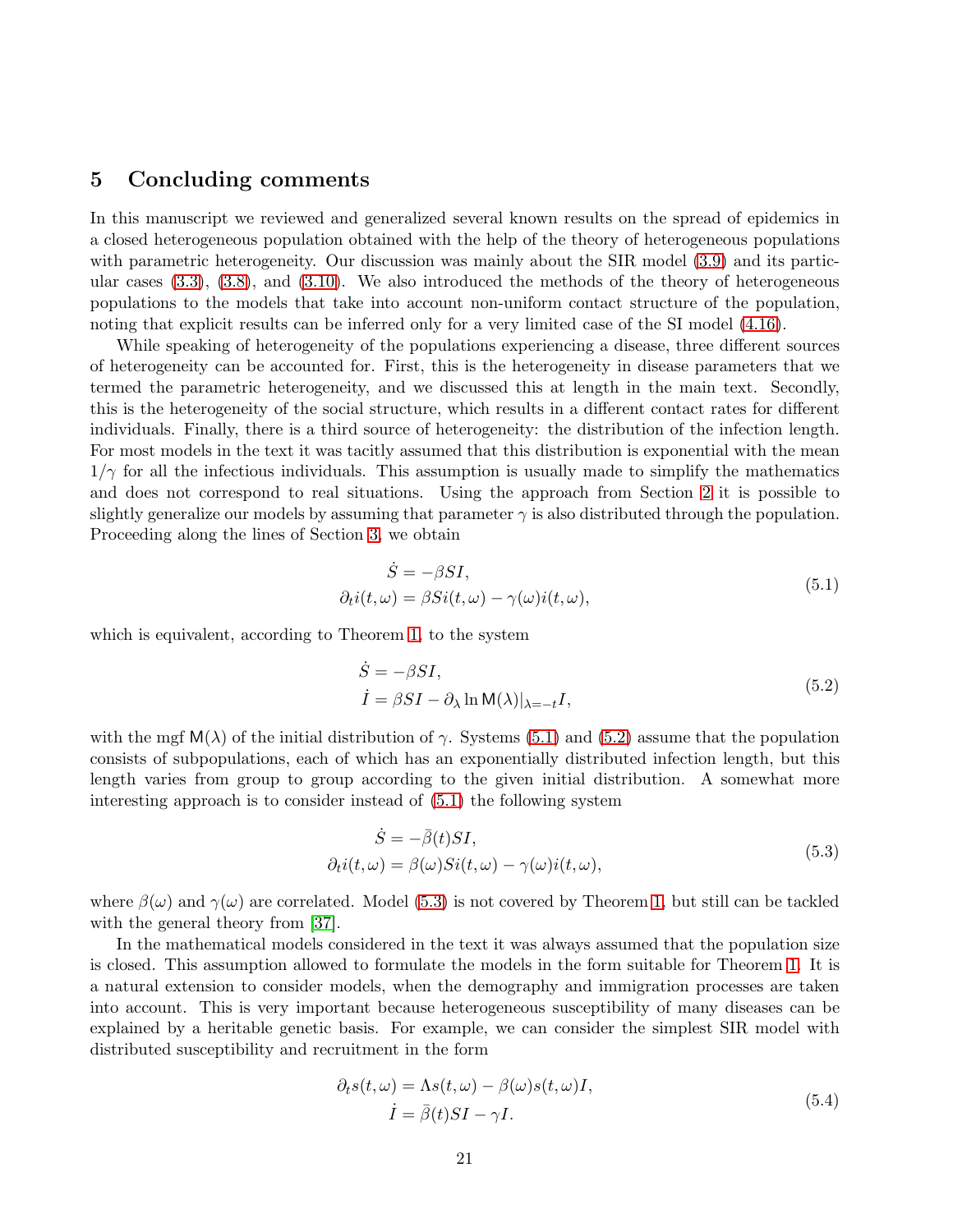Model [\(5.4\)](#page-20-4) can be reduced to an equivalent ODE system using Theorem [1.](#page-4-4) However, the long-term behavior of [\(5.4\)](#page-20-4) is straightforward: the individuals with higher values of the susceptibility parameter will outcompete those with smaller ones. For the model to be realistic it is also required to include the stochastic hereditary element — mutations. That is, a more realistic counterpart of  $(5.4)$  is probably

$$
\partial_t s(t,\omega) = \Lambda \int_{\Omega} \varphi(\omega,\eta) s(t,\eta) d\eta - \beta(\omega) s(t,\omega) I,
$$
  
\n
$$
\dot{I} = \bar{\beta}(t) S I - \gamma I,
$$
\n(5.5)

<span id="page-21-5"></span>where  $\varphi(\omega, \eta)$  gives the probability that a parent with the parameter value  $\eta$  produces offspring with parameter value  $\omega$ . Model [\(5.5\)](#page-21-5), however, is not covered by Theorem [1.](#page-4-4) We also note that a very similar to [\(5.4\)](#page-20-4) model was considered in [\[22\]](#page-23-13), where, to solve the system, it was conjectured that the equation for the mean parameter value is (cf. [\(2.13\)](#page-5-3))

$$
\dot{\bar{\beta}}(t) = -I\sigma^2(0).
$$

This means that is was implicitly assumed that the susceptibility distribution is normal, because the normal distribution is the one that satisfies the condition  $\sigma^2(t) = \sigma^2(0)$ .

Finally, all the models we discussed so far are deterministic. There is long history of studying stochastic SIR epidemics with multiple classes of susceptible and infectious individuals, e.g., [\[7,](#page-22-6) [9,](#page-22-7) [10,](#page-22-14) [57\]](#page-25-4), which is usually centered around the asymptotic distributions of the final epidemic size. We announce here that some of the methods presented in this text can be used for studying stochastic models [\[53\]](#page-25-11).

Acknowledgements The research is supported in part by the Russian Foundation for Basic Research grant  $# 10-01-00374$ . The author supported by the grant to young researches from Moscow State University of Railway Engineering.

## <span id="page-21-3"></span>References

- [1] O. O. Aalen. Effects of frailty in survival analysis. Statistical Methods in Medical Research, 3(3):227, 1994.
- <span id="page-21-4"></span><span id="page-21-0"></span>[2] O. O. Aalen, Ø. Borgan, and H. K. Gjessing. Survival and event history analysis: a process point of view. Springer Verlag, 2008.
- [3] A. S. Ackleh. Estimation of rate distributions in generalized Kolmogorov community models. Non-Linear Analysis, 33(7):729–745, 1998.
- <span id="page-21-2"></span>[4] A. S. Ackleh, D. F. Marshall, and H. E. Heatherly. Extinction in a generalized Lotka – Volterra predator–prey model. Journal of Applied Mathematics and Stochastic Analysis, 13(3):287–297, 2000.
- <span id="page-21-1"></span>[5] A. S. Ackleh, D. F. Marshall, H. E. Heatherly, and B. G. Fitzpatrick. Survival of the fittest in a generalized logistic model. Mathematical Models and Methods in Applied Sciences, 9(9):1379– 1391, 1999.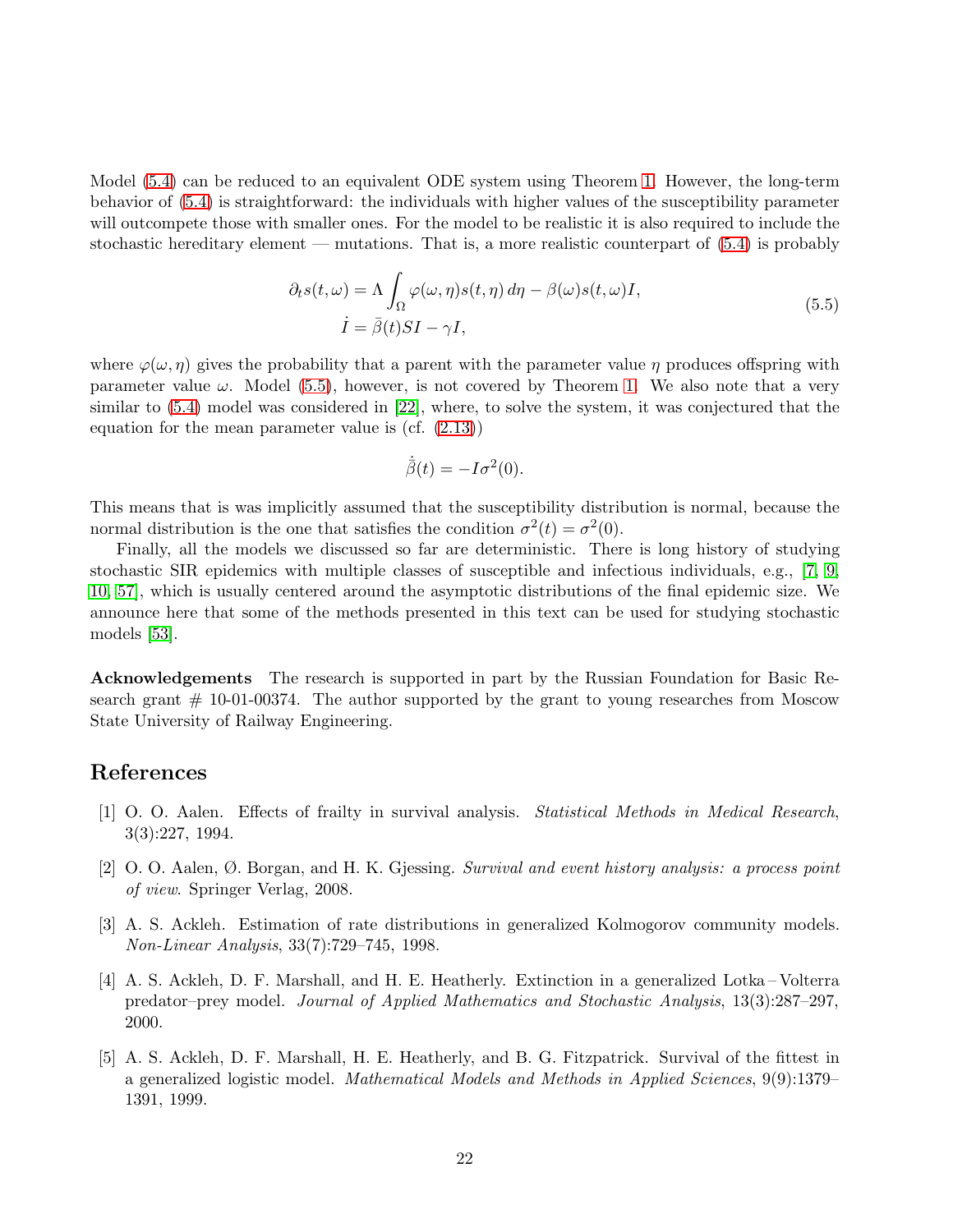- <span id="page-22-6"></span><span id="page-22-0"></span>[6] R. M. Anderson and R. M. C. May. Infectious Diseases of Humans: Dynamics and Control. Oxford University Press, New York, 1991.
- <span id="page-22-13"></span>[7] H. Andersson and T. Britton. Stochastic epidemic models and their statistical analysis, volume 151. Springer Verlag, 2000.
- <span id="page-22-7"></span>[8] V. Andreasen. The final size of an epidemic and its relation to the basic reproduction number. Bulletin of Mathematical Biology, in press, 2011.
- <span id="page-22-14"></span>[9] F. Ball. Deterministic and stochastic epidemics with several kinds of susceptibles. Advances in applied probability,  $17(1):1-22$ , 1985.
- <span id="page-22-9"></span>[10] F. Ball and D. Clancy. The final size and severity of a generalised stochastic multitype epidemic model. Advances in applied probability, 25(4):721–736, 1993.
- <span id="page-22-12"></span>[11] S. Bansal, B. T. Grenfell, and L. A. Meyers. When individual behaviour matters: homogeneous and network models in epidemiology. Journal of Royal Sosciety Interface, 4(16):879–891, 2007.
- <span id="page-22-8"></span>[12] F. S. Berezovskaya, A. S. Novozhilov, and G. P. Karev. Population models with singular equilibrium. Mathematical Biosciences, 208(1):270–299, Jul 2007.
- [13] B. Bonzi, A. A. Fall, A. Iggidr, and G. Sallet. Stability of differential susceptibility and infectivity epidemic models. Journal of Mathematical Biology, 62(1):39–64, 2011.
- <span id="page-22-1"></span>[14] R. D. Boylan. A note on epidemics in heterogeneous populations. Mathematical Biosciences, 105(1):133–137, 1991.
- <span id="page-22-2"></span>[15] A. S. Bratus, A. S. Novozhilov, and Platonov A. P. Dynamical systems and models in biology. Fizmatlit, 2010. (in Russian).
- <span id="page-22-3"></span>[16] F. A. B. Coutinho, E. Massad, L. F. Lopez, M. N. Burattini, C. J. Struchiner, and R. S. Azevedo-Neto. Modelling heterogeneities in individual frailties in epidemic models. Mathematical and computer modelling, 30(1):97–115, 1999.
- <span id="page-22-10"></span>[17] L. Danon, A. P. Ford, T. House, C. P. Jewell, M. J. Keeling, G. O. Roberts, J. V. Ross, and M. C. Vernon. Networks and the epidemiology of infectious disease. Interdisciplinary Perspectives on Infectious Diseases, 2011:28, 2011.
- <span id="page-22-11"></span>[18] A. M. De Roos and L. Persson. Unstructured population models: Do population-level assumptions yield general theory? In K. Cuddington and B. Beisner, editors, Ecological Paradigms Lost: Routes of Theory Change, pages 31–62. Academic Press, 2005.
- <span id="page-22-4"></span>[19] O. Diekmann and J. A. P. Heesterbeek. Mathematical Epidemiology of Infectious Diseases: Model Building, Analysis and Interpretation. John Wiley, 2000.
- <span id="page-22-5"></span>[20] O. Diekmann, J. A. P. Heesterbeek, and J. A. J. Metz. On the definition and the computation of the basic reproduction ratio  $R_0$  in models for infectious diseases in heterogeneous populations. Journal of Mathematical Biology, 28(4):365–382, 1990.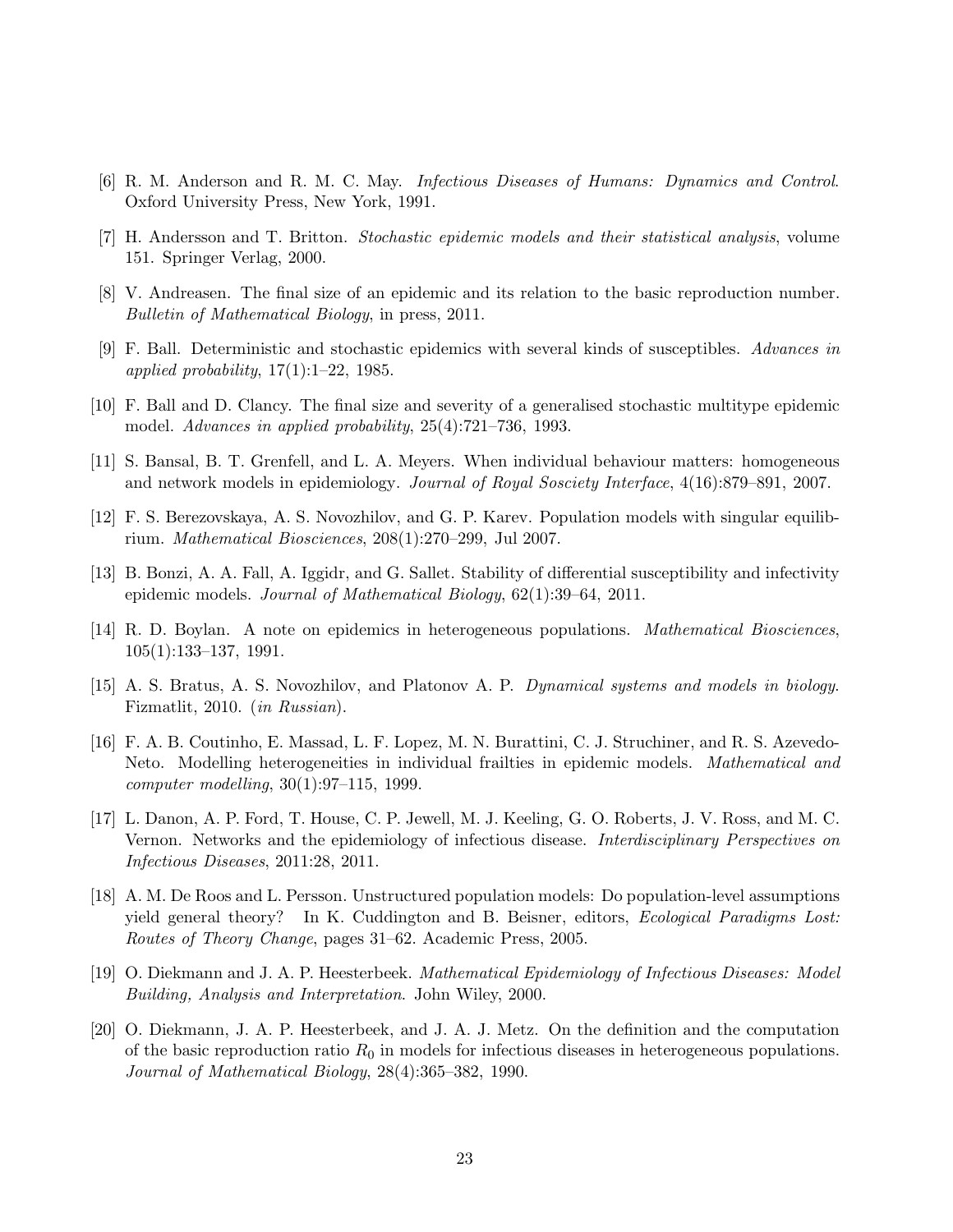- <span id="page-23-7"></span>[21] O. Diekmann, J. A. P. Heesterbeek, and J. A. J. Metz. The legacy of Kermack and McKendrick. In D. Mollison, editor, Epidemic Models: Their Structure and Relation to Data, pages 95–115. Cambridge University Press, 1995.
- <span id="page-23-13"></span><span id="page-23-0"></span>[22] M.A. Duffy and L. Sivars-Becker. Rapid evolution and ecological host–parasite dynamics. Ecology Letters,  $10(1):44-53$ , 2007.
- <span id="page-23-1"></span>[23] J. Dushoff. Host Heterogeneity and Disease Endemicity: A Moment-Based Approach. Theoretical Population Biology, 56(3):325–335, 1999.
- [24] G. Dwyer, J. Dushoff, J. S. Elkinton, J. P. Burand, and S. A. Levin. Variation in Susceptibility: Lessons from an Insect Virus. In U. Diekmann, H. Metz, M. Sabelis, and K. Sigmund, editors, Adaptive Dynamics of Infectious Diseases: In Pursuit of Virulence Management , pages 74–84. Cambridge Univercity Press, 2002.
- <span id="page-23-2"></span>[25] G. Dwyer, J. Dushoff, J. S. Elkinton, and S. A. Levin. Pathogen-Driven Outbreaks in Forest Defoliators Revisited: Building Models from Experimental Data. The American Naturalist, 156(2):105–120, 2000.
- <span id="page-23-3"></span>[26] G. Dwyer, J. S. Elkinton, and J. P. Buonaccorsi. Host Heterogeneity in Susceptibility and Disease Dynamics: Tests of a Mathematical Model. The American Naturalist, 150(6):685–707, 1997.
- <span id="page-23-9"></span>[27] J. J. Gart. The statistical analysis of chain-binomial epidemic models with several kinds of susceptibles. Biometrics, 28(4):921–930, 1972.
- <span id="page-23-5"></span><span id="page-23-4"></span>[28] A. N. Gorban. Selection Theorem for Systems with Inheritance. Mathematical Modelling of Natural Phenomena, 2(4):1–45, 2007.
- [29] A. N. Gorban. Self-Simplification in Darwins Systems. In A. N. Gorban and D. Roose, editors, Coping with Complexity: Model Reduction and Data Analysis, volume 75, pages 311–340. Springer Verlag, 2010.
- <span id="page-23-12"></span>[30] A. Hastings. Unstructured models in ecology: past, present, and future. In K. Cuddington and B. E. Beisner, editors, Ecological Paradigms Lost: Routes of Theory Change, pages 9–30. Academic Press, 2005.
- <span id="page-23-8"></span>[31] J. A. P. Heesterbeek. The law of mass-action in epidemiology: a historical perspective. In K. Cuddington and B. E. Beisner, editors, Ecological Paradigms Lost: Routes of Theory Change, pages 81–104. Academic Press, 2005.
- <span id="page-23-10"></span>[32] S. Hsu Schmitz. Effects of genetic heterogeneity on HIV transmission in homosexual populations. In C. Castillo-Chavez, editor, Mathematical approaches for emerging and reemerging infectious diseases: Models, methods, and theory, volume 126, pages 245–260. IMA, 2002.
- <span id="page-23-11"></span>[33] J. M. Hyman and J. Li. Differential susceptibility epidemic models. Journal of Mathematical Biology, 50(6):626–644, 2005.
- <span id="page-23-6"></span>[34] G. P. Karev. Heterogeneity effects in population dynamics. Doklady Mathematics, 62(1):141–144, 2000.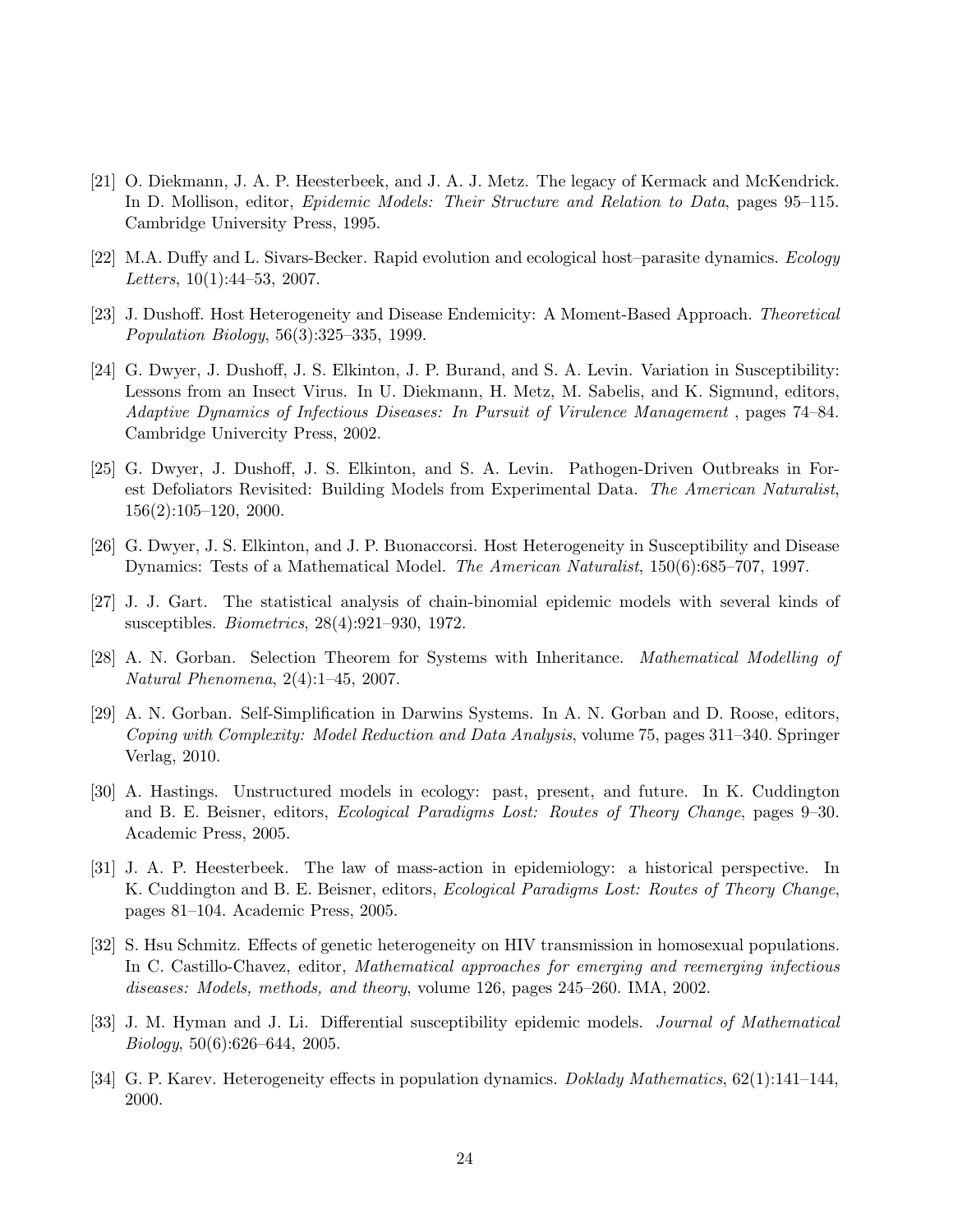- <span id="page-24-2"></span><span id="page-24-1"></span>[35] G. P. Karev. Inhomogeneous models of tree stand self-thinning. Ecological Modelling, 160(1- 2):23–37, 2003.
- <span id="page-24-0"></span>[36] G. P. Karev. Dynamics of inhomogeneous populations and global demography models. Journal of Biological Systems, 13(1):83–104, 2005.
- <span id="page-24-7"></span>[37] G. P. Karev. On mathematical theory of selection: continuous time population dynamics. Journal of Mathematical Biology, 60(1):107–129, 2010.
- <span id="page-24-5"></span>[38] G. P. Karev. Replicator equations and the principle of minimal production of information. Bulletin of Mathematical Biology, 72(5):1124–1142, 2010.
- <span id="page-24-4"></span>[39] G. P. Karev, A. S. Novozhilov, and F. S. Berezovskaya. On the asymptotic behavior of the solutions to the replicator equation. Mathematical Medicine and Biology, 28(2):89–110, 2011.
- [40] G. P. Karev, A. S. Novozhilov, and E. V. Koonin. Mathematical modeling of tumor therapy with oncolytic viruses: Effects of parametric heterogeneity on cell dynamics. Biology Direct, 1(30):19, 2006.
- <span id="page-24-14"></span><span id="page-24-10"></span>[41] G. Katriel. The size of epidemics in populations with heterogeneous susceptibility. Journal of Mathematical Biology, in press, 2011.
- <span id="page-24-8"></span>[42] M. J. Keeling and P. Rohani. Modeling infectious diseases in humans and animals. Princeton University Press, 2008.
- <span id="page-24-12"></span>[43] W. O. Kermack and A. G. McKendrick. A Contribution to the Mathematical Theory of Epidemics. Proceedings of the Royal Society of London. Series A, 115(772):700–721, 1927.
- [44] W. M. Liu, H. W. Hethcote, and S. A. Levin. Dynamical behavior of epidemiological models with nonlinear incidence rates. Journal of Mathematical Biology, 25(4):359–380, 1987.
- <span id="page-24-15"></span><span id="page-24-13"></span>[45] W. M. Liu, S. A. Levin, and Y. Iwasa. Influence of nonlinear incidence rates upon the behavior of SIRS epidemiological models. Journal of Mathematical Biology, 23(2):187–204, 1986.
- [46] R. M. May and R. M. Anderson. The transmission dynamics of human immunodeficiency virus. Proceedings of the Royal Society of London. Series B: Biological Sciences, 321(1207):565–607, 1988.
- <span id="page-24-9"></span>[47] H. McCallum, N. Barlow, and J. Hone. How should pathogen transmission be modelled? Trends in Ecology & Evolution, 16(6):295–300, 2001.
- <span id="page-24-11"></span><span id="page-24-6"></span>[48] L.A. Meyers. Contact network epidemiology: Bond percolation applied to infectious disease prediction and control. Bulletin of American Mathematical Society, 44:63–86, 2007.
- [49] M. Nikolaou and V. H. Tam. A New Modeling Approach to the Effect of Antimicrobial Agents on Heterogeneous Microbial Populations. Journal of Mathematical Biology, 52(2):154–182, 2006.
- <span id="page-24-3"></span>[50] A. S. Novozhilov. Analysis of a generalized population predator–prey model with a parameter distributed normally over the individuals in the predator population. Journal of Computer and System Sciences International, 43(3):378–382, 2004.